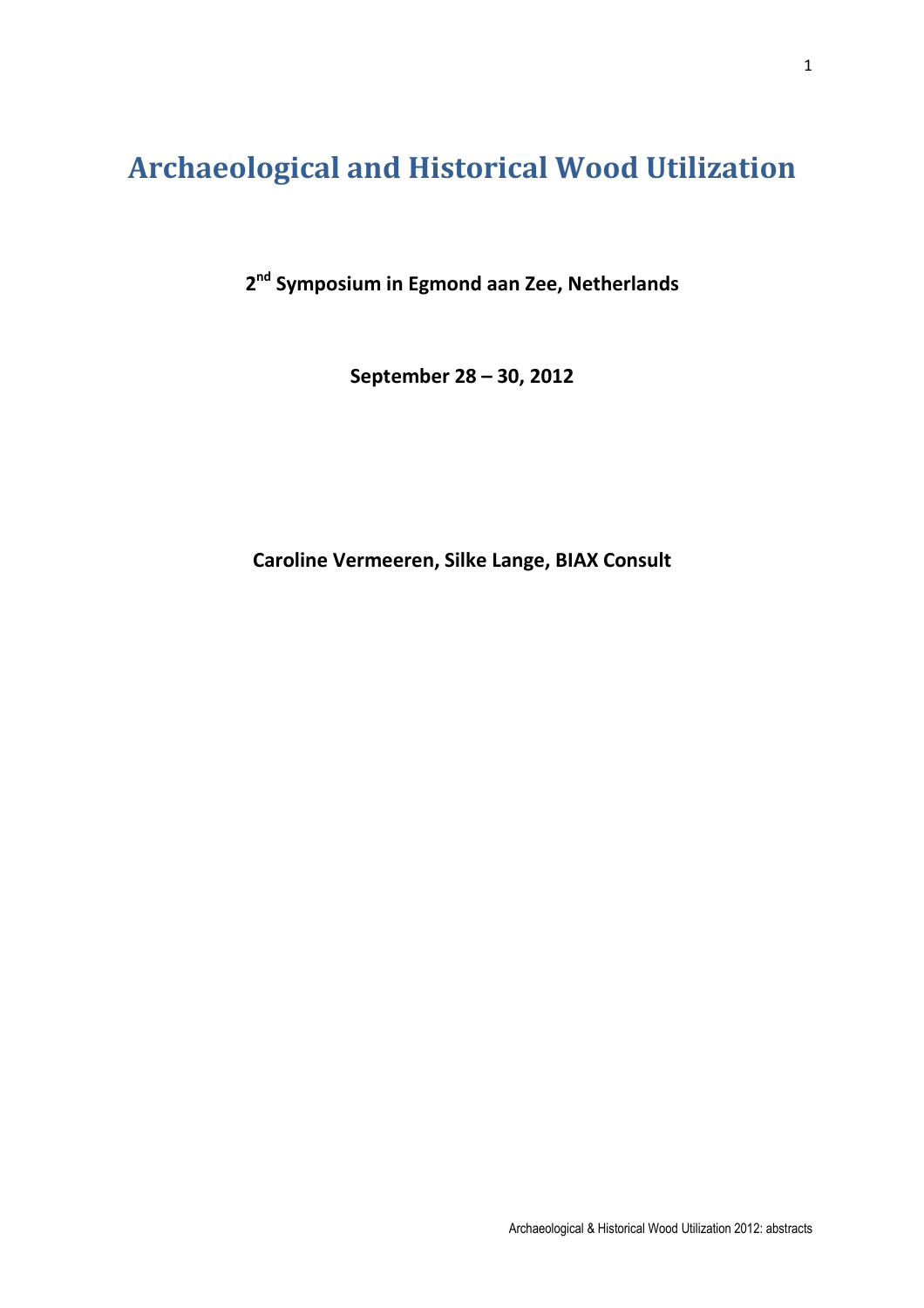# **Contents**

| The change from Anglo-Saxon timber use and joint systems to High Medieval joints and                                                                                                                                                                                                                                                                                                                                                                                                                                                                                                                                                                                                |
|-------------------------------------------------------------------------------------------------------------------------------------------------------------------------------------------------------------------------------------------------------------------------------------------------------------------------------------------------------------------------------------------------------------------------------------------------------------------------------------------------------------------------------------------------------------------------------------------------------------------------------------------------------------------------------------|
| Analyzing construction timber in farmhouses in comparison to churches3                                                                                                                                                                                                                                                                                                                                                                                                                                                                                                                                                                                                              |
| France, Normandy: Renaissance of the construction of granges after the Hundred Years'                                                                                                                                                                                                                                                                                                                                                                                                                                                                                                                                                                                               |
|                                                                                                                                                                                                                                                                                                                                                                                                                                                                                                                                                                                                                                                                                     |
| Cloud-computing in anthracology - developing the WODAN online database in Ireland  6                                                                                                                                                                                                                                                                                                                                                                                                                                                                                                                                                                                                |
| The life aboard "La Dauphine" and "L'Aimable Grenot": Preliminary dendrometrical study<br>and scientific imaging of objects from two French privateer shipwrecks; Saint-Malo Bay,<br>$\begin{minipage}{0.9\linewidth} \textbf{France} \end{minipage} \begin{minipage}{0.9\linewidth} \textbf{Range} \end{minipage} \begin{minipage}{0.9\linewidth} \textbf{0.000} \end{minipage} \begin{minipage}{0.9\linewidth} \textbf{0.000} \end{minipage} \begin{minipage}{0.9\linewidth} \textbf{0.000} \end{minipage} \begin{minipage}{0.9\linewidth} \textbf{0.000} \end{minipage} \begin{minipage}{0.9\linewidth} \textbf{0.000} \end{minipage} \begin{minipage}{0.9\linewidth} \textbf{0$ |
|                                                                                                                                                                                                                                                                                                                                                                                                                                                                                                                                                                                                                                                                                     |
|                                                                                                                                                                                                                                                                                                                                                                                                                                                                                                                                                                                                                                                                                     |
|                                                                                                                                                                                                                                                                                                                                                                                                                                                                                                                                                                                                                                                                                     |
| Barrels and tanks in the VII-VIIIth century: the example of the site of Calotterie at                                                                                                                                                                                                                                                                                                                                                                                                                                                                                                                                                                                               |
| Study of the archaeological wood from the Neolithic site of La Draga (Banyoles, Spain)11                                                                                                                                                                                                                                                                                                                                                                                                                                                                                                                                                                                            |
|                                                                                                                                                                                                                                                                                                                                                                                                                                                                                                                                                                                                                                                                                     |
| Wood used to build the medieval castle stable in Veselí nad Moravou (Czech Republic)12                                                                                                                                                                                                                                                                                                                                                                                                                                                                                                                                                                                              |
|                                                                                                                                                                                                                                                                                                                                                                                                                                                                                                                                                                                                                                                                                     |
| Wooden studies in Chile: Inhalation tablets from the archaeological museum R.P. Gustavo                                                                                                                                                                                                                                                                                                                                                                                                                                                                                                                                                                                             |
| Indigenous navigation tradition in North Patagonia: connections, contacts and routes                                                                                                                                                                                                                                                                                                                                                                                                                                                                                                                                                                                                |
| New open air museum in Moravia - anatomical identification of wood  17                                                                                                                                                                                                                                                                                                                                                                                                                                                                                                                                                                                                              |
| Anatomical identification and dendrochronological dating of wood from coffins below St.                                                                                                                                                                                                                                                                                                                                                                                                                                                                                                                                                                                             |
| Recording and interpretation of tool marks on historic roof structures in the Walloon Region                                                                                                                                                                                                                                                                                                                                                                                                                                                                                                                                                                                        |
| Zwammerdam 6: Recording the timbers of a 2 <sup>nd</sup> century Roman barge 18                                                                                                                                                                                                                                                                                                                                                                                                                                                                                                                                                                                                     |
| Tool marks on timbers from archaeological sites: how to recognize the tools by using                                                                                                                                                                                                                                                                                                                                                                                                                                                                                                                                                                                                |
|                                                                                                                                                                                                                                                                                                                                                                                                                                                                                                                                                                                                                                                                                     |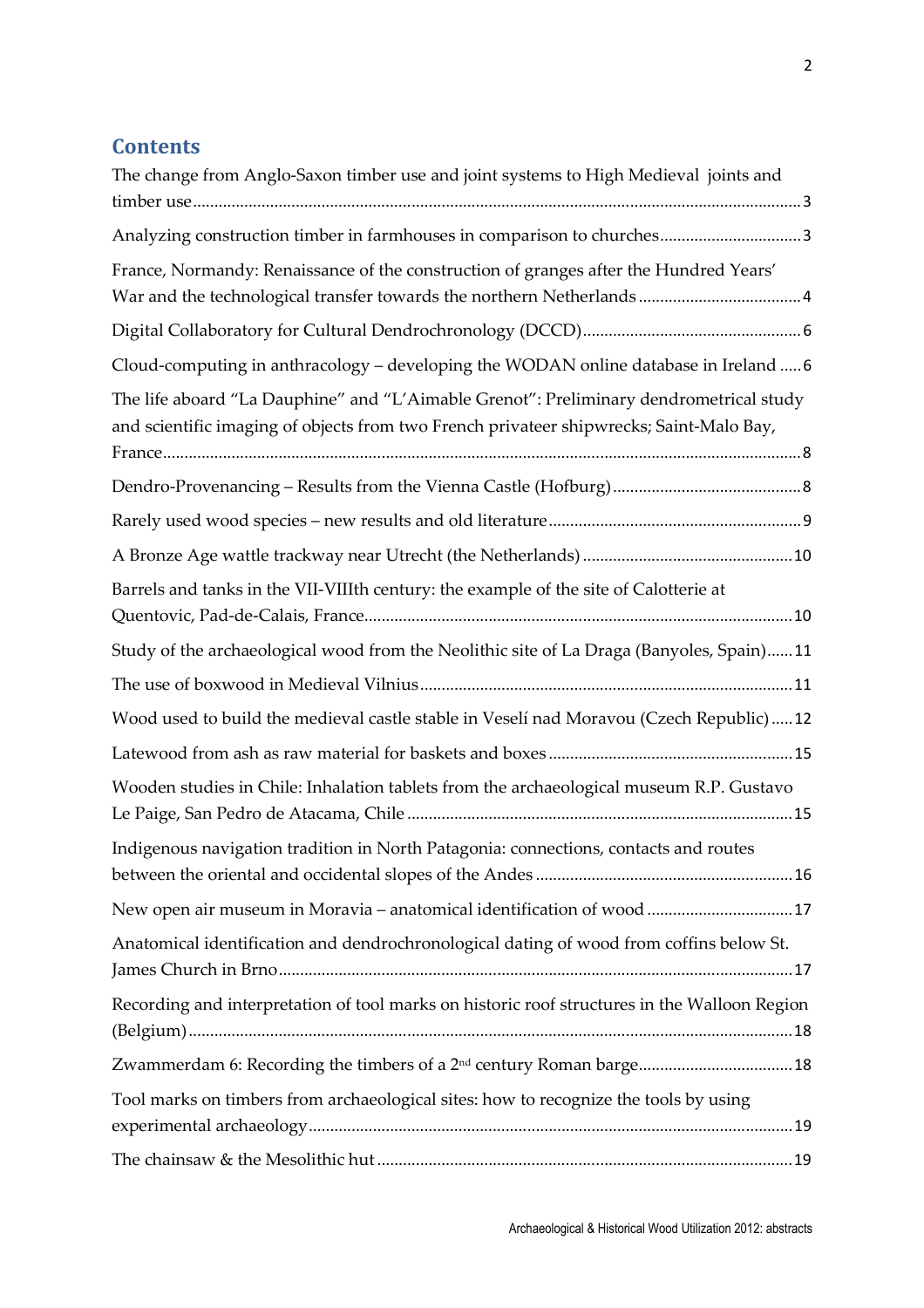# Abstracts

# (Re)constructions

## The change from Anglo-Saxon timber use and joint systems to High Medieval joints and timber use

Richard Darrah, archaeologist who specializes in ancient timber. E-mail: Richard.rivenoak@googlemail.com

Key Words: timber use, High Medieval period, England.

Richard Darrah has contributed to books and written papers on archaeology for many years. He has also been heavily involved in the reconstruction of archaeological finds. Survival of well-preserved wood and timber from some archaeological sites enables us to identify both the timber quality used and the sets of joints that were used in different periods of prehistory and history. This paper concentrates on the evidence of the timber use and Saxo- Norman joints used in the construction of the Hemington Bridges and describes how these differ from the techniques and joints of the High Medieval period in England.

#### Analyzing construction timber in farmhouses in comparison to churches

Andrea Klein, Sandra Karanitsch-Ackerl and Michael Grabner, University of Natural Resources and Life Sciences Vienna – BOKU, Austria. E-mail: andrea.klein@boku.ac.at

Key Words: timber use, tree-ring analysis, specified timber use in churches and farmhouses, Austria.

In Austria wood has always been available and easy to handle. Therefore it has been the main construction material for a long time. Centuries ago, forests were seen as self-evident and open to everyone, but by the beginning of the industrialisation, wood has become rare. People, especially farmers at a low social position, were constrained to use wood in the most economical way. But what was the most economical way? What was the reason for using specific wood species? How did farmers manage to farm the yard and to construct and sustain their houses?

To answer these questions, traditional farmhouses in The Austrian Open Air Museum Stübing have been analysed. Dendrochronologically dated samples of construction timber have been examined according to wood species, century, altitude and purpose of the building.

For this study, the focus has been set on the region Styria. 608 wooden elements from 36 farmhouses were compared to 412 wooden elements from 28 churches, to investigate the difference between a public house and a farmer's house from the 15<sup>th</sup> to the 20<sup>th</sup> century.

Over 90% of the construction timber in farmhouses which were built in an altitude of over 1200m was made of larch wood, whereas larch was hardly used in churches. Nevertheless the shake roof of churches often was made of larch shingles. This indicates that farmers used the wood growing near by.

By measuring tree-rings of construction timber in farmhouses, a characteristic pattern often arises. Every 7 to 14 years, unusual small rings in spruce wood are visible, which suspect leave harvesting.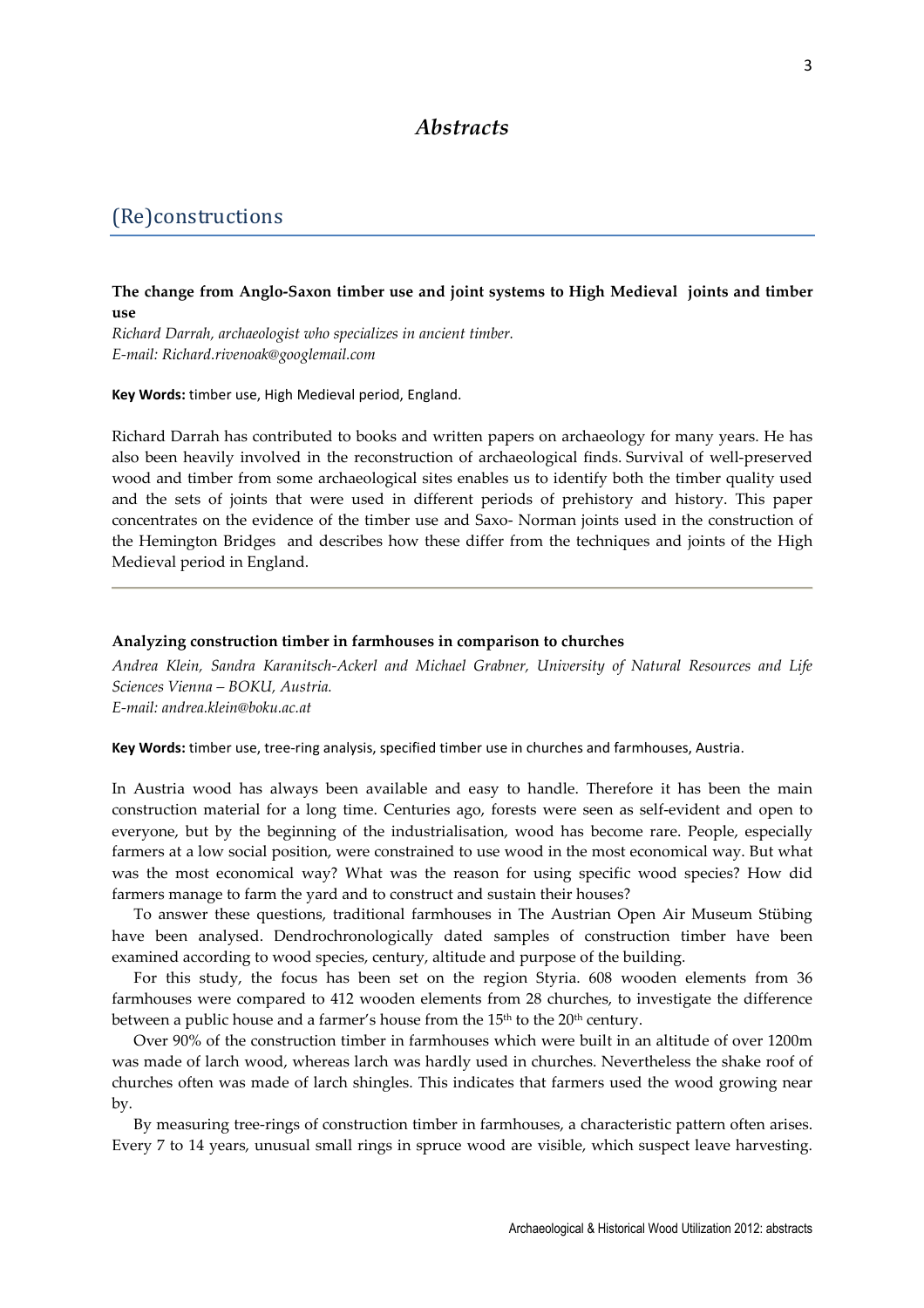That means that almost all branches up to the top were used to bed the animals of the farm. Noticeable was one farmhouse where 70% of all beams were made out of leave harvested trees.

Another question was the time of harvesting. Some beams showing a waldkante without any latewood formation, as it is the case for trees harvested in early summer. 32% of all churches, compared to 14% of all farmhouses show at least some spring harvested beams.

Analysing construction timber opens a window to the past and once again brings back to mind, how well organised wood utilisation has been.

This study was conducted within the project "Historical Wood Utilisation in Austria", which was funded by the FWF.

# France, Normandy: Renaissance of the construction of granges after the Hundred Years' War and the technological transfer towards the northern Netherlands

Dr. Erhard Preßler, dendrochronologist, Dendrolabor Preßler GmbH, Germany. E-mail: info@pressler-gmbh.com.

Key Words: granges, building traditions, France.

It is little known that, apart from the big monastic Granges, there were Granges similar in size and shape built on farms of the aristocracy in France and in England too. The origins of the latter may be paralleled to the monastic ones. In contrast to monastic contexts, where the construction of new granges came to a standstill due to the decline of Cistercian Order, the aristocracy, especially the landed gentry, continuously built this type of barn up to modern periods. However, the Hundred Years' War between 1337 and 1453 deeply affected building activity here too. Only after the end of the war in the course of an economic rebound, building activities increased again. Even damaged or destroyed granges were repaired or rebuilt. Thus an amount of 5 big granges has been erected between 1488 and 1493, only in the Département Eure/Haut Normandy, which have passed nearly unheeded by building researchers up to now.



Villeron, Département Val d'Oise, Ile-de-France. Grange de Vaulerent, built in the first half of  $13<sup>th</sup>$  century. The biggest monastic barn in Europe with its length of 72m. One of 15 barns of the Cistercian abbey of Châalis. The roof was destroyed in 1446 and afterwards rebuilt in another shape.

We have been able to investigate one of these granges three years ago. We visited a noble farm stead in Aclou, next to Rouen in Normandy, which – among other things- consists of a well preserved manor, dating to 1360 (d) and a big Grange showing external timber framing. The inner structure was well comparable to those constructions we know from Cistercian granges – even in space. The grange could be dated dendrochronologically to 1492 (d).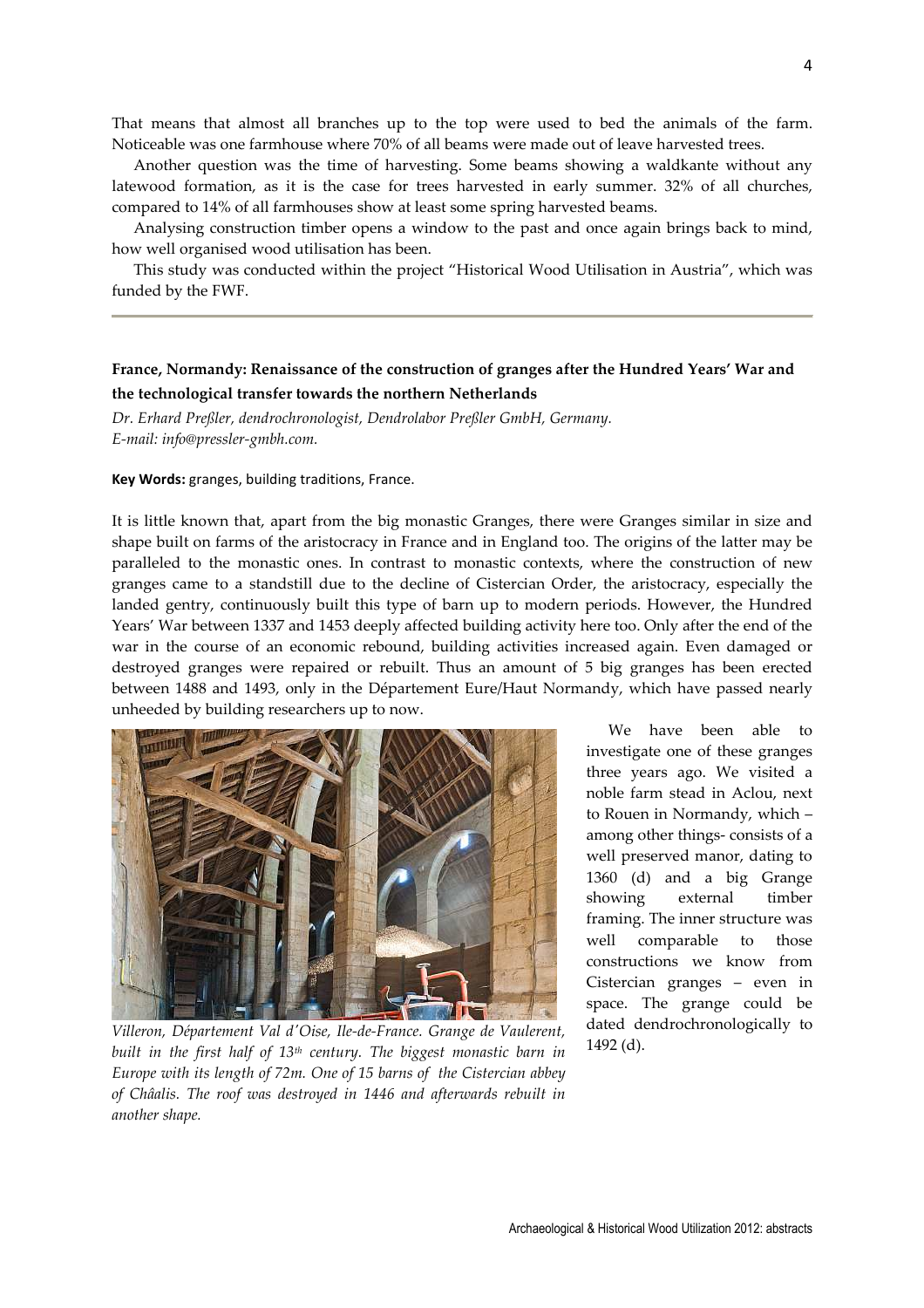

Aclou, Département Eure, Haute-Normandie. One of the few granges with external framework. Built in 1492(d)



Sainte-Colombe-la-Commanderie, Département Eure, Haute Normandie. Ferme de la Commanderie, Grange von 1493(d)



Daubeuf la Campagne, Département Eure, Haute-Normandie. Domain of the Benedictine abbey of Rouen. Grange dating to 1488(d)

The exact number of granges of this specific type still existing on noble farms is not known. Up to today, only a few granges have been investigated. Nevertheless, those few well known exemplars still show that the architectural tradition of the monastic barns survived on the farmsteads of the aristocracy, interrupted only by the Hundred Years' War. The youngest known Grange was dated to 1766±6 (d). It can be found at the domain of the Benedictine abbey St. Ouen, Rouen in Daubeuf la Campagne.

In 1524 the first construction with high posts comparable to those described above emerged in the Netherlands. Today the so called "Schathues" situated on the noble estate of "Uithuizen castle" has only four trusses left but the assembly marks tell us that once there were seven. Thus conclusions can be drawn on ist original length. It is the same length as it is usually the case with the barns in Normandy and another interesting parallel. Most likely more of these big barns will have existed on many noble estates around the city of Groningen. We may assume that the origins and the development of the rural "Gulf"-barns of Friesland and the "Stolp" construction north of Amsterdam can be found here.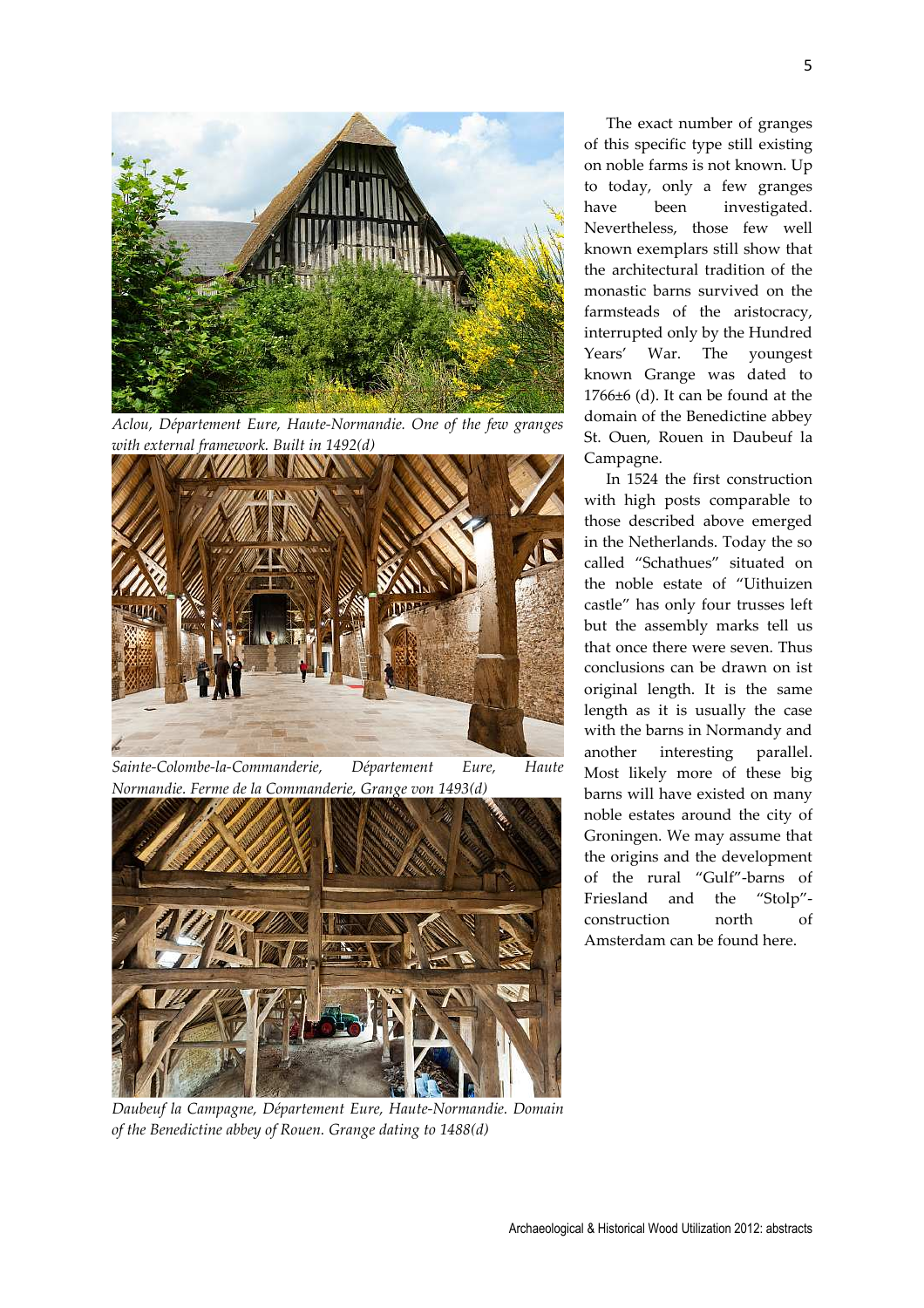# Data archiving

#### Digital Collaboratory for Cultural Dendrochronology (DCCD)

Prof. Dr. Esther Jansma, The Cultural Heritage Agencyof the Dutch Ministry of Education, Culture and Science (OCW).

E-mail: e.jansma@cultureelerfgoed.nl

Key Words: data archiving, sharing data, international data exchange, Netherlands.

Dendrochronological data collections with relevance to historical and palaeo-environmental research in the Low Countries have been reworked, upgraded and combined in a trusted repository for the benefit of large-scale research in the field of wood usage and landscape history. This repository, the Digital Collaboratory for Cultural Dendrochronology (DCCD), is accessible online at http://dendro.dans.knaw.nl by means of an interface that allows users to upload and download (meta)data and associated files, to define user permissions and to query the repository content. The DCCD conforms to international best practices regarding the long-term preservation of digital research data and already stores >5000 research projects from > 10 European countries.

 The DCCD is based on the international digital standard for tree-ring data, TRiDaS. It is fully compatible with TRiDaBASE, a freely distributed MS Access database for producing, ingesting and analysing TRiDaS. The implementation of multi-lingual controlled vocabularies enables users to query the content of the DCCD in Dutch, English, French and German. The DCCD includes functionality to ingest and export time series in any of the >20 dendrochronological data formats in use today.

 The development of the DCCD was funded by the Netherlands Organization for Scientific Research (NWO section Humanities), the Cultural Heritage Agency of the Netherlands (RCE), Utrecht University, Data Archiving and Networked Services (DANS) and the participating laboratories. The project website can be found at http://www.dendrochronology.eu.

#### Cloud-computing in anthracology – developing the WODAN online database in Ireland

Dr Ingelise Stuijts, The Discovery Programme. Email: ingelise@discoveryprogramme.ie

#### Key Words: data archiving, wood and charcoal research, networking, Ireland.

In 2008 the Irish Wood Anatomists Association (IWAA) identified a knowledge gap in the area of wood and charcoal research in Ireland. This had two main facets – a need for standardization and a need for a secure digital repository for the high volume of wood and charcoal results being generated in Celtic Tiger Ireland. The INSTAR (Irish National Strategic Archaeological Research) programme from the Heritage Council provided a unique opportunity to fund this work. The work was carried out and also financially supported by the Discovery Programme.

WODAN is an integrated on-line wood and charcoal database that can be used for archaeological and biological studies and investigations in Ireland and beyond in Europe especially. It will serve both as a digital archive and a tool for research. This database will allow specialists and nonspecialists alike to search and query charcoal and wood results from archaeological excavations.

The development of an on-line database application is a fundamental departure from other environmental databases. At all times there will only be one, central, updated version available.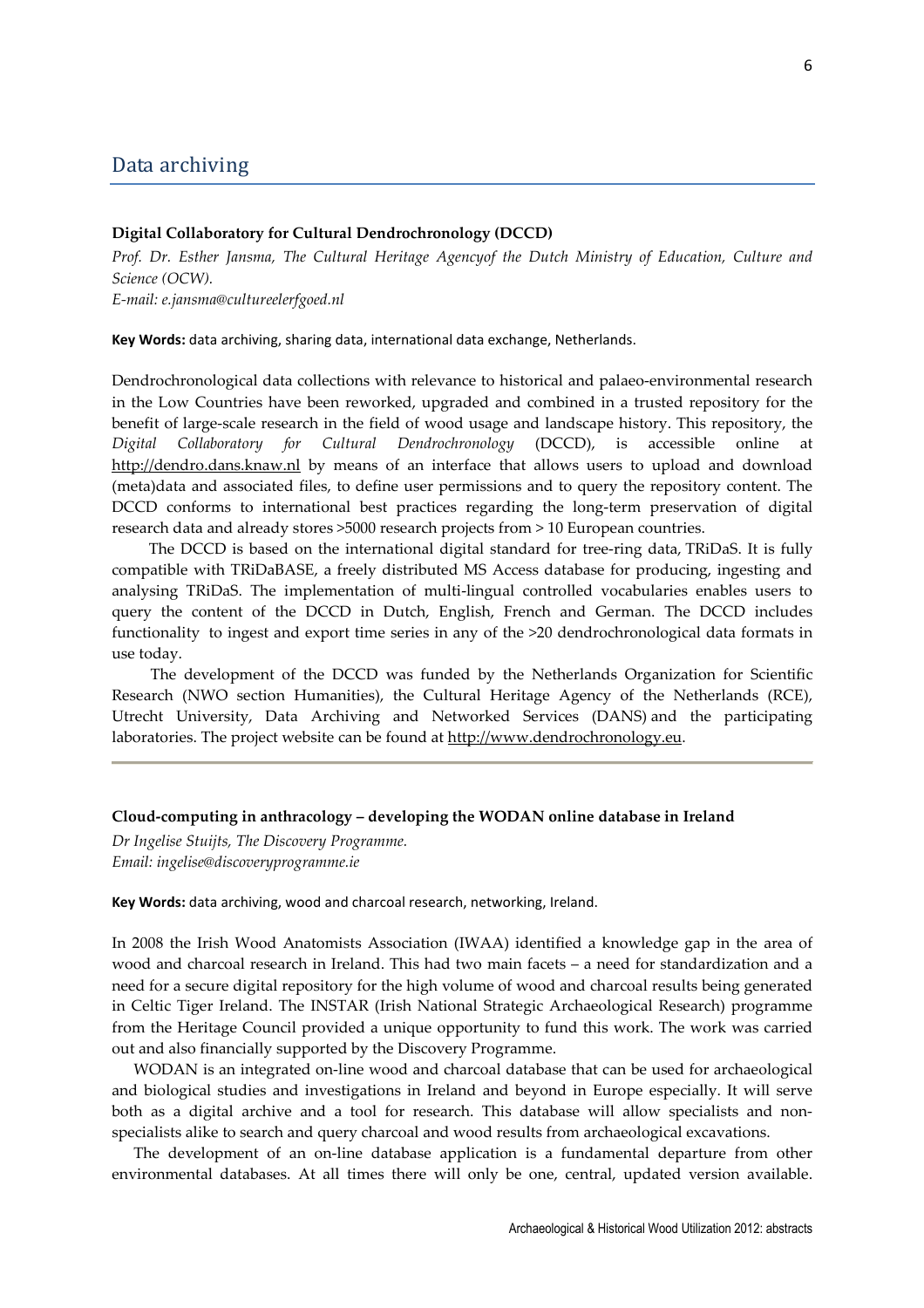WODAN was designed with all known methods of charcoal and wood analysis in mind, in order to enable as many people as possible to use it.

An international element has been added with wood and charcoal specialists from various countries, such as Germany, Australia and Netherlands including Biax Consult, contributing to various phases of the project.

The development of queries is a crucial part of the WODAN database. We have been able to create a number of queries for the charcoal section of the database. The funding did not allow us to realize some of our wishes, such as a rapid data entry form and further queries for the wood section especially.

We will show the database and its workings, and describe the challenges and opportunities that are linked to WODAN.



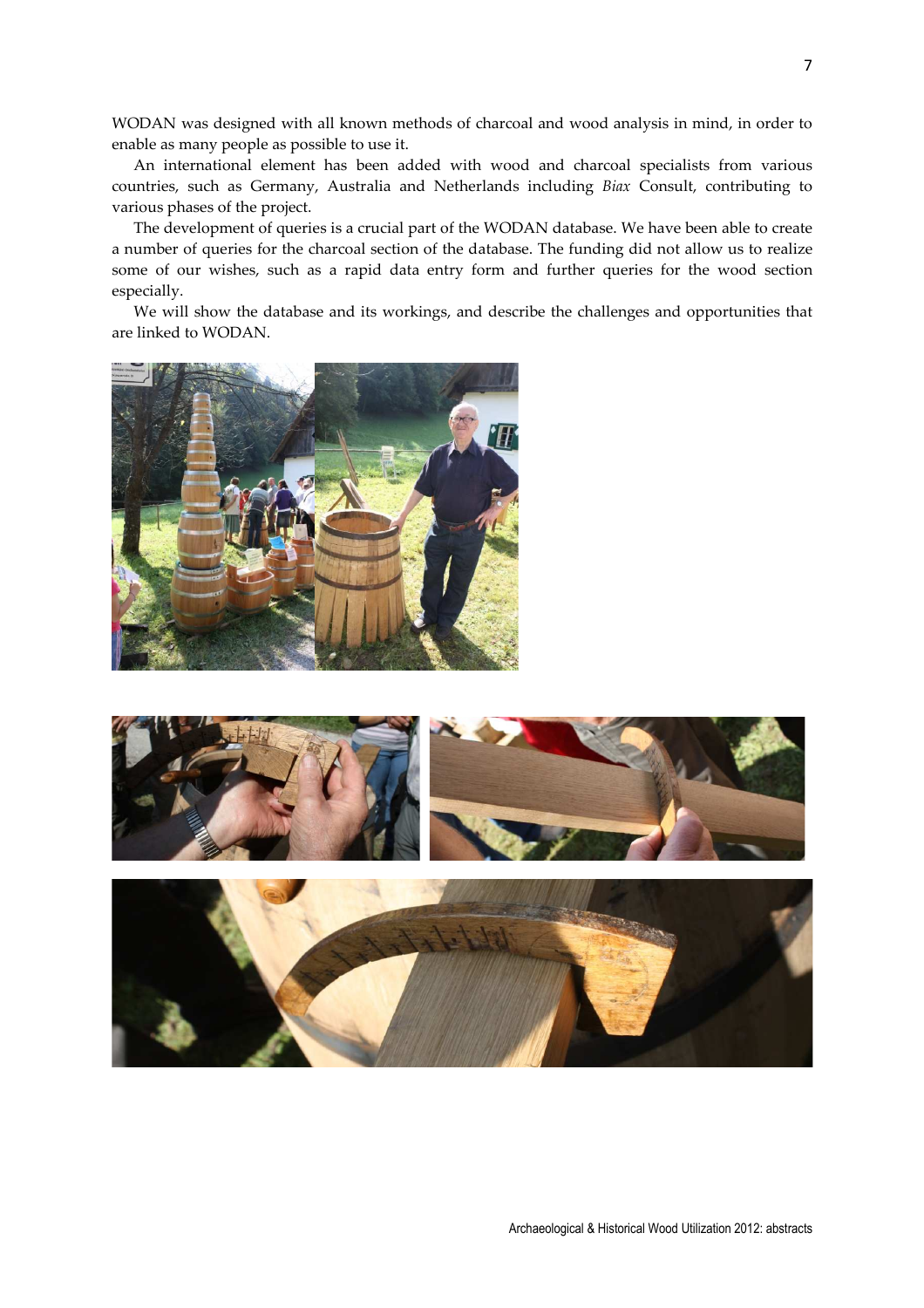# The life aboard "La Dauphine" and "L'Aimable Grenot": Preliminary dendrometrical study and scientific imaging of objects from two French privateer shipwrecks; Saint-Malo Bay, France

Prof. Dr. Catherine Lavier and Rémi Brageu, LAMS (Laboratory of molecular and structural archaeology), UMR 8220: CNRS and UPMS-Université de Paris 6, Paris, France. E-mail: catherine.lavier@upmc.fr

Key Words: navigation, shipwreck, archaeodendrometry, Saint-Malo, XVIIIe siècle, Quercus, Ulmus, 3D restitution

In 1995, the remains of two French shipwrecks were discovered in the channel of access to the harbour city of Saint-Malo. Their construction and their grounding are exactly dated by written sources written in the first half of the XVIIIth century. The underwater excavations lasted 10 years on near 1000 square meters and allowed to bring to light a part of remains but especially to extract all the objects of the life on board: browsing devices, utensils of cooking, medicine, religious faith, defense, equipments, clothes etc. as well as small objects made by the sailors.

More than 3000 objects were surfaced, listed, studied of with about 1700 in wood. Completely restored, no intrusive action or destructive one is allowed and in spite of PEG's impregnation, in a few weeks, 228 were already examined by archaeodendrometrical approaches among which 167 of them have a dendrochronological high potential with 72 % of oak, 15 % of elm, some conifers and some beeches.

A follow-up study is also tested for the restitution of objects in 3D by photogrammetry and by thrown light, for presentations, distribution but also later studies without having to manipulate the object.

#### Dendro-Provenancing – Results from the Vienna Castle (Hofburg)

Elisabeth Wächter and Michael Grabner, University of Natural Resources and Life Sciences Vienna – BOKU, Austria.

E-mail: e.waechter@gmx.at, michael.grabner@boku.ac.at

Key Words: tree-ring analysis, wood use, rafting, import of wood, Austria.

The Vienna Castle (Hofburg) was the domicile of the Habsburger for over eight centuries and so the centre of European politics. During this time a lot of construction timber was used to set up the various parts of the building, especial the roof constructions.

The tree rings of the wooden parts can not only date the construction timber used in the Hofburg, but it can also give an indication about its origin (dendroprovenancing). In the wooden roof constructions of the Vienna Hofburg rafting wedges were found. This proofs that the used construction timber was not taken from the surroundings of Vienna, but had to be rafted. 425 already dated samples from the roof construction of the Hofburg had been analysed using dendroprovenancing. Therefore samples were crossdated against various chronologies in order to find the most likely origin. With this method most of the samples were allocated to "Alpenvorland Nord", the northern foothills of the Alps in the surrounding area of the Danube river.

Binding techniques, which were assumed to differ for traditional reasons and certain technical needs determined by the rivers conditions, were studied with the help of the rafting wedges of 11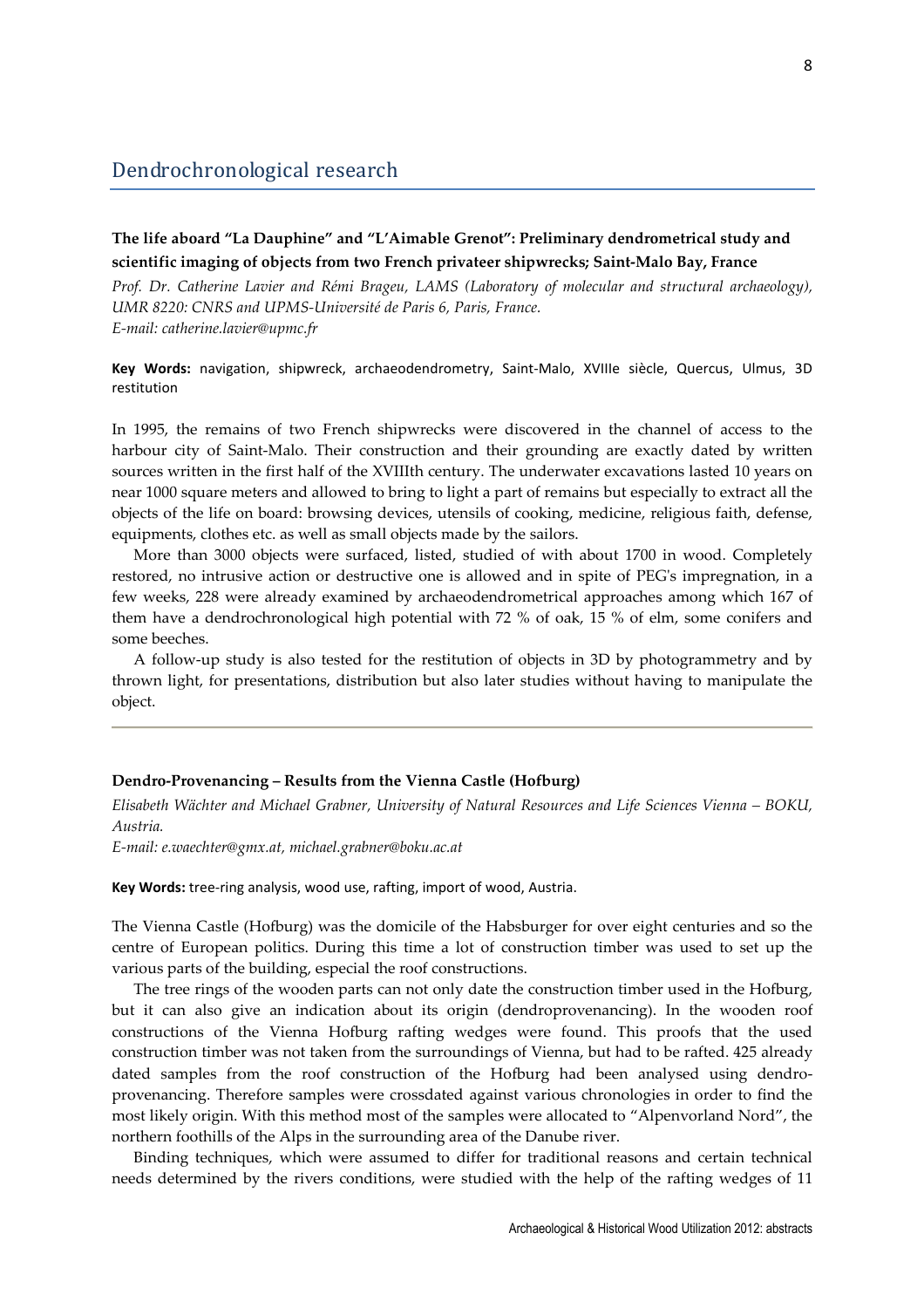wings of the Hofburg. Different rafting-wedges were found within the same beams. The fact that it was not possible to connect binding techniques with certain parts of the Hofburg and different rafting-wedges leads to the assumption that the rafts were newly assembled or connected when reaching bigger streams.

Furthermore transliterations from writings of different archives were used for further clue about the origin of the timber, approving the results from dendro-provenancing. In this work first results in the field of dendro-provenancing in Austria could be achieved, but only an approximate mapping was possible.



# Utilization of wood species

## Rarely used wood species – new results and old literature

Prof. Dr. Michael Grabner and Andrea Klein, University of Natural Resources and Life Sciences Vienna – BOKU, Austria.

E-mail: michael.grabner@boku.ac.at, andrea.klein@boku.ac.at

Key Words: wood use, historical wood utilization, historical sources.

In 1917, Josef Blau, an ethnographer in Bohemia, mentioned that in a farmhouse in Carinthia 12 different wood species were found. Studying a farmhouse in Bohemia, he was able to find 27 different species. These findings underline the high variability of wood utilization in former times.

Out of all woody plants growing in the surrounding nature, just several species are used for wood processing nowadays. But in old literature we can find interesting comments about utilization of many more wood species than we are using currently. Many different wood species including trees as well as shrubs were used for special purposes in former times. Their wider utilization was mainly based on experience passed from one generation to another. Exact mechanical and physical properties of most of those species are unknown.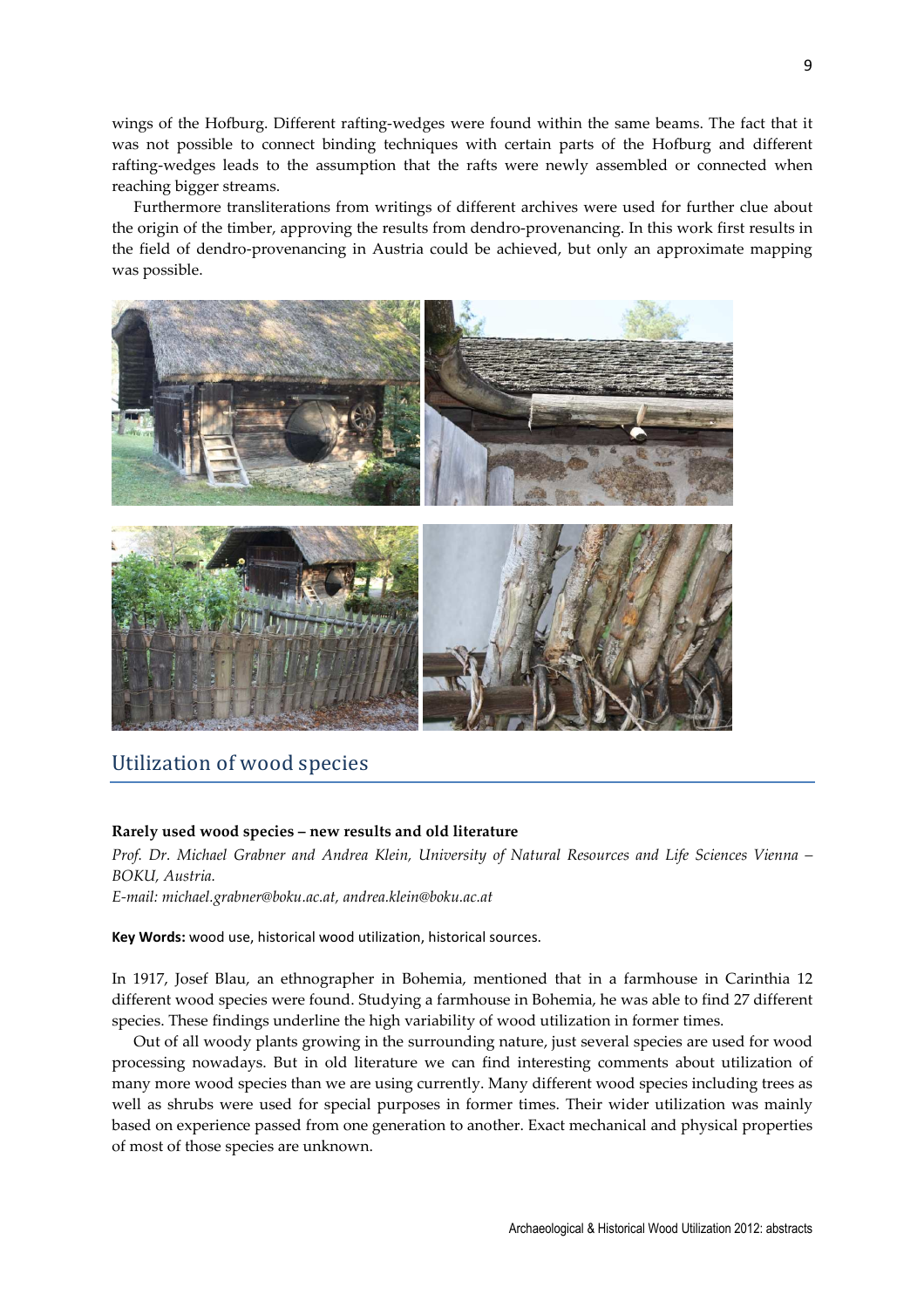The problem with old literature is, that in some cases measured figures, but in most of the cases only descriptive texts are available (for example for wood density). So, the comparison of modern measurements and figures and information from old literature is complicated.

Various wood species, trees and shrubs, were collected and tested according to modern standards. Standard climate wood density varied from 360 to 1010 kg/m<sup>3</sup>.

A comparison of old literature and new results were done for several species. Most of the new results were within the range of values from the old literature. For example, the density of Cornus mas was 968kg/m<sup>3</sup>. The range of density of the old literature was 850 to 1050 kg/m<sup>3</sup> and was described as high or very high. Looking at the descriptions of utilization, it is obvious, that it was used due to the high density (and strength): tools, wooden gear wheels, shafts of tools, ladder spoke … The described utilization mentioned in the literature was confirmed by analyses of wooden goods in Austrian museums.

There was one obvious miss-fit between old literature and found utilization. The use of Berberis vulgaris to produce teeth of rakes was not described in literature but found to a very high percentage at the Austrian museums. It was also confirmed by old rake-makers.

#### A Bronze Age wattle trackway near Utrecht (the Netherlands)

Silke Lange, archaeologist and wood specialist at Biax Consult Zaandam & Linda Dielemans, archaeologist at the municipality of Utrecht (Netherlands) E-mail: lange@biax.nl

Key Words: wattle trackway, Middle Bronze Age, Utrecht.

Woven wattle trackways are not often found on the European mainland. That was why in 2010, municipal archaeologists were very surprised to discover one while excavating part of the Roman frontier road known as the limes in a south quarter of the city of Utrecht. 48 metres of wattle, approximately 1 meter wide, had remained well-preserved in the clay deposits of a former gully system. Under the modern houses and streets the trackway followed its way North. According to 14C-analysis it was constructed in the Middle Bronze Age, which makes it the oldest evidence of habitation known from the city of Utrecht. Willow branches of excellent quality; smooth, straight and almost all of the same diameter, were used to weave the wattle. A wood specialist took samples from various parts of the trackway. Growth pattern and tree ring analysis showed that the willow branches came from managed wood. The results indicate that the techniques of coppicing and pollarding have been known since prehistoric times in this part of the Netherlands.

# Barrels and tanks in the VII-VIIIth century: the example of the site of Calotterie at Quentovic, Padde-Calais, France

Christine Locatelli and Didier Pousset, LEC2d, Laboratory of expertise on wood and dating by dendrochronology, http://www.dendro.fr.

Key Words: barrel, tank, dendrochronology, tool traces, Early Middle Ages, France

The excavations on the site of Calotterie, " Chemin de Visemarais ", allowed to bring to light more than one thousand structures from the Early Middle Ages, from the end of the VIIth to the end of the VIIIth century, on a rough surface of 1,50 hectares. The set corresponds to seven plots of land within which develops an occupation under the shape of buildings mainly on posts accompanied with numerous pits with domestic and craft vocation, with some silos and with some latrines. One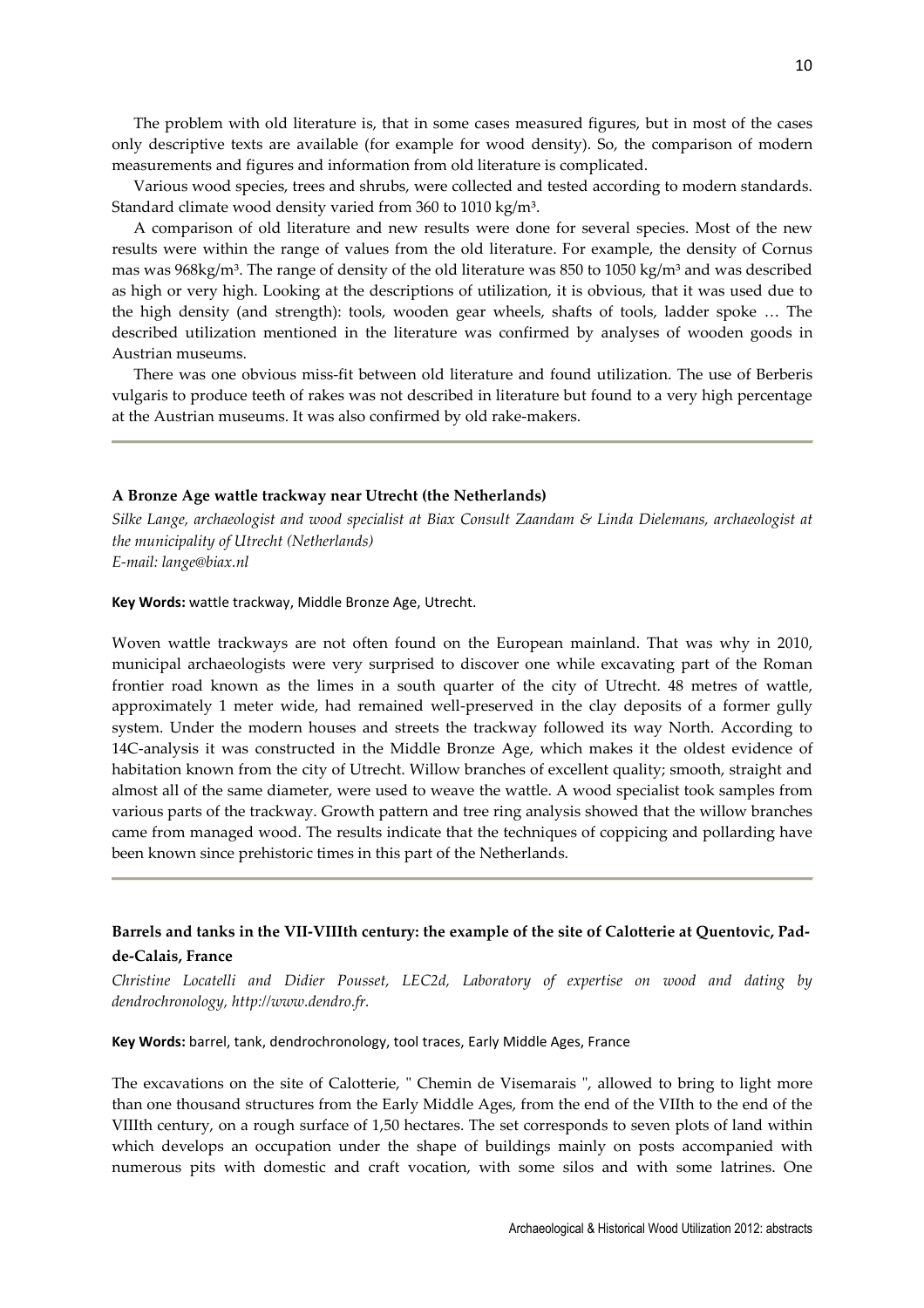specificity of the site is the twenty six wells distributed on the totality of the archaeological site with a massive re-use of barrels and some made from vertical pickets and from interlaced boughs. Pits and puddle also supplied hundred of pickets and sharpened posts and half-dozen of structures of wattlefences.

The archaeodendrometrical study presented here concerns 387 staves of 24 tanks and barrels among which 13 in oak, 6 in fir tree and 1 in beech, 1 in ash tree and 1 in poplar. The number of preserved staves by barrel / tub varies from 11 to 28. Depending on the diameter of the exploited tree, on the cutting and on the shaping of wood, the staves for the same barrel varies from simple to double width and of 80 to 180 cm high and with very various types of barrels.

The tool traces study shows many differences in the steps of cutting of wood, techniques of shaping and assemblies of staves and bottoms; beyond its informs about the used tools and the wood implementation. Finally, it allows, with the archaeological information, to better understand the history of the traffic and the exchanges before the Year Thousand, between the North Sea and the Baltic Sea.

#### Study of the archaeological wood from the Neolithic site of La Draga (Banyoles, Spain)

Oriol López<sup>1</sup>, Raquel Piqué<sup>1</sup> and Antoni Palomo<sup>2</sup>.

<sup>1</sup> Laboratori d'Arqueobotànica, Universitat Autònoma de Barcelona.

² Departament de Prehistòria, Universitat Autònoma de Barcelona.

E-mail: oriollopezbulto@gmail.com, raquel.pique@uab.cat, antonipalomo@gmail.com

Key Words: wood use, toolmarks, experimental archaeology, Spain.

The site of La Draga is located on the Eastern shore of the "Estany de Banyoles" (Banyoles Lake), it has been excavated from 1990 to 2005 and from 2010 to 2012. Those archaeological excavations have documented the only preserved waterlogged site in the Iberian Peninsula. The site was occupied between 5300 and 4900 cal BC.

The good preservation of archaeological wood allows us to document how those wooden resources were used. The main objective of the work has been to characterize the woodworking technology to produce instruments and dwellings. Our work focuses on the identification of the type of wood and how it was transformed and used. In order to achieve those objectives we have to develop a careful and wide range of different studies: anatomical and morphological analysis, tool marks and use-wear analysis,…. Our work is based in an experimental approach as well as the development of new technologies as 3D scanning.

## The use of boxwood in Medieval Vilnius

Rutile Pukiene, National Museum the Palace of the Grand Dukes of Lithuania, Vilnius; Vytautus Magnus University, Kaunas, Lithuania.

E-mail: r.pukiene@gmf.vdu.lt

Key Words: boxwood, artefacts, distance trading, Medieval Vilnius.

The Vilnius Lower Castle is located in a valley on the confluence of Neris and Vilnia rivers at the foot of Gediminas Castle Hill. The cultural layer of the Lower Castle site has been accumulating since the 13<sup>th</sup> century and is 8 meters thick in deepest places. Bottom layers of about 4 meters thickness are saturated with ground water and are rich with organic artefacts and wooden infrastructure objects (Pukiene, 2009).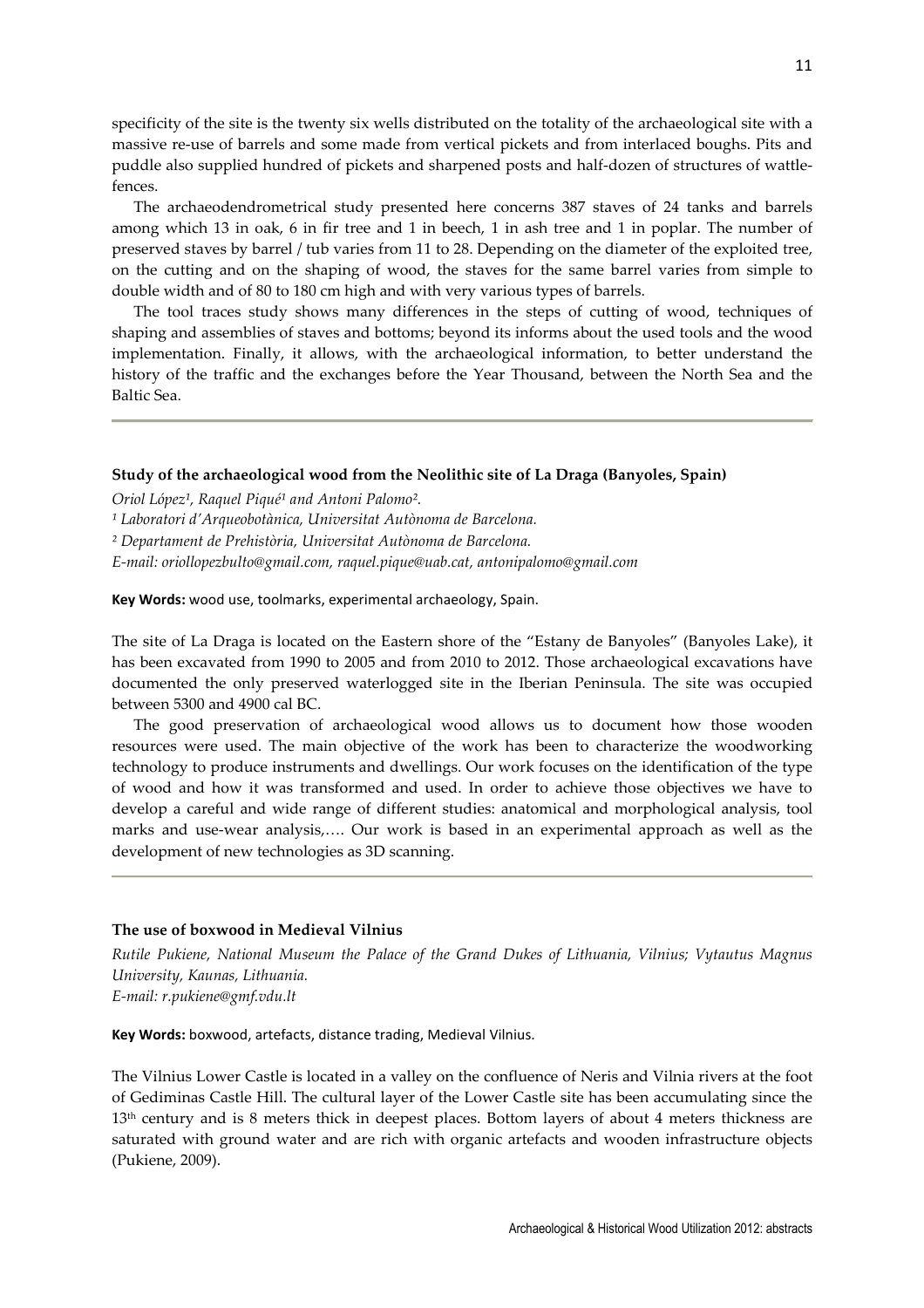A set of wooden finds of the 14th-18th century consisting of 1700 items has been collected during the excavations conducted in the course the last two decades. Wood species of about one third of the collected artefacts was investigated and identified using standard microscopic methods and identification keys. A total of 18 wood species was found (Pukiene, 2011).

Among the wooden artefacts of the Vilnius Lower Castle there were some made of non-native wood species. Main alien species are the common box tree and the silver fir growing in the south of Europe. Twelve artefacts made of boxwood were found: eight combs and handles of four knives. All of them are from the  $14<sup>th</sup> - 15<sup>th</sup>$  century layers.

Boxwood combs are double-sided, rectangular with lentoid profile and similar to that found in medieval Konstanz (Müller, 1996) and Novgorod (Smirnova, 2007). At least two handles of knives seem to be made of valuable box-tree root wood. Boxwood items testify long – distance trade in wooden goods in medieval Vilnius.

References: Müller U. Holzfunde aus Freiburg und Konstanz. Kommissionsverlag, Konrad Theiss Verlag, Stuttgart, 1996. ISBN 3-8062-1266-X.

Pukienė R. Identification of wood species of waterlogged archaeological artefacts and its role in choosing the conservation method. In: Synthesis of art and science in conservation: trends and achievements (ed. J.Senvaitienė). Lithuanian Art Museum, Vilnius, 2011: 151-161. ISBN 978-609-426- 023-0; Pukienė R. Dendrochronological investigations on the development of Vilnius' Lower Castle. In: The Palace of the Grand Dukes of Lithuania and its restoration (comps. V.Dolinskas, D.Steponavičienė). Lithuanian Art Museum, Vilnius, 2009: 85-97. ISBN 978-609-95074-0-8;

Smirnova L.I. Wooden combs in the light of the history of comb-making in Novgorod. In: Wood use in medieval Novgorod (eds. M.Brisbane, J. Hather). Oxbow Books, Oxford, 2007: 298-334. ISBN 978-1- 84217-276-6.

#### Wood used to build the medieval castle stable in Veselí nad Moravou (Czech Republic)

Michal Rybníček1, Miroslav Dejmal2, David Merta<sup>2</sup> and Hanuš Vavrčík1 <sup>1</sup>Faculty of Forestry and Wood Technology, Mendel University, Zemědělská 3, Brno, 613 00, Czech Republic. <sup>2</sup>Archaia Brno, o. p. s., Bezručova 15, Brno, 602 00, Czech Republic. E-mail: michalryb@post.cz

Key words: timber use, wood species, durability of wood species Czech Republic.

Veselí nad Moravou is situated in the south-eastern part of the Czech Republic in South Moravia. The study site is located on the right bank of the Morava River in its close vicinity. Due to the renovation of the castle in 2008–2010 the archaeological rescue research was performed. During the archaeological research located in the bailey of the castle well preserved wooden objects were found. In total 16 wooden objects were detected within the bailey of the castle. The function of these structures was identified just in three cases. One of them was interpreted as a bakery, the second one as a hayloft and the third one, discussed in this poster as a horse stable. The wooden construction of the horse style structure was dated using the Czech oak tree-ring chronology CZGES 2010 to the year 1228. Columns, walls and doorframes were made from oak. Wood used for sills was oak and alder. The floor consisted of elm boards. The walls were woven from probably hazel twigs. The natural durability is probably the main reason why the most samples were identified as oak (Quercus sp.). Oak heartwood is one of the most naturally durable woods, even when stored in water. Wood of elm has mechanical properties comparable to oak but it is only slightly resistant to decay. In this case the natural durability was not as important as in the case of exterior use. We can conclude that all wood species used in the horse style structure had been chosen for their availability in the surrounding floodplain forests. Oak, elm and alder are woody species typical of floodplain forests.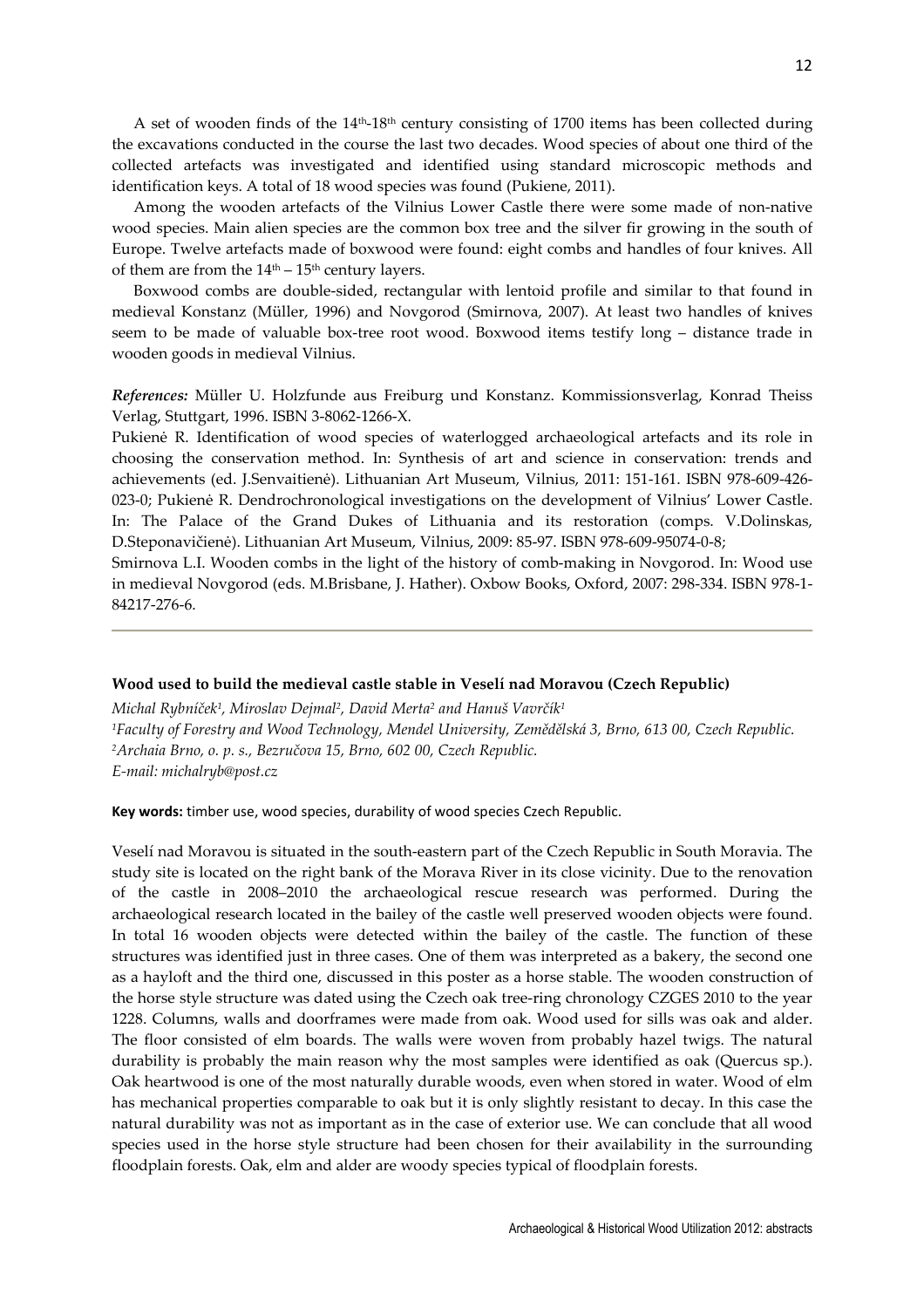Acknowledgement: The paper was prepared within the CR Grant Agency P405/11/1729.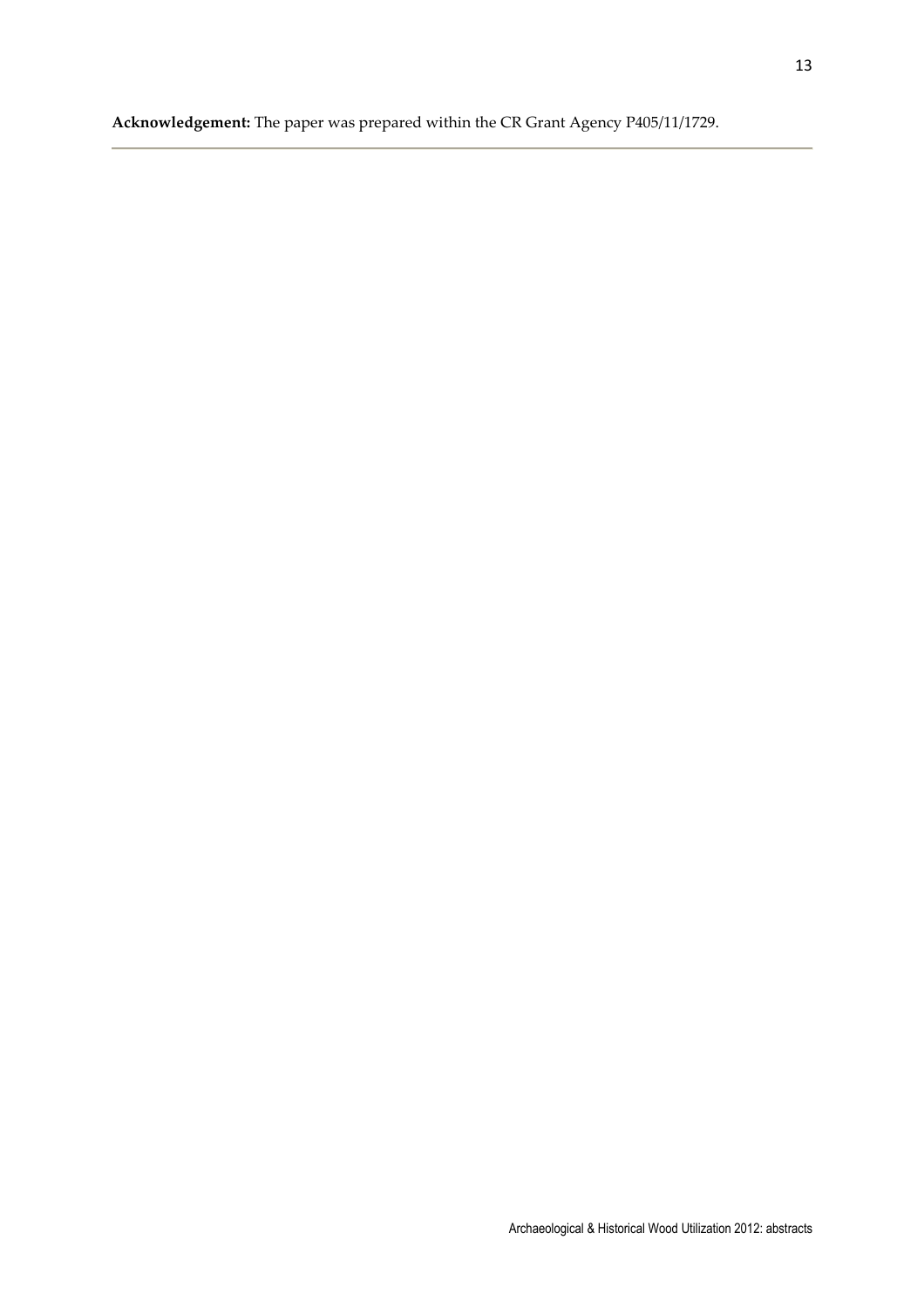#### Branch age and diameter: useful criteria to recognize woodland management?

Caroline Vermeeren<sup>1</sup>, Kirsti Hänninen<sup>1</sup> and Dr. Welmoed A. Out<sup>2</sup>. <sup>1</sup> Biax Consult Zaandam, Netherlands. ² Institution Milà and Fontanals, Spain. E-mail: vermeeren@biax.nl, haninnen@biax.nl, w.a.out@imf.csis.es

Key words: wood use, pollarding, coppicing, tree-ring analysis.

Management such as pollarding and coppicing is regularly discussed in archaeobotany (e.g. Morgan 1988, Rasmussen 1990). When excavations yield finds like wattle work or fish traps, age and diameter data combined with physical evidence are frequently used to argue in favour of management. However, conclusions are often based on assumptions and small samples, management is more often suggested than demonstrated and the difference with diameter selection is not always clear. To test whether former woodland management can be recognized in wood assemblages from archaeological excavations, models were developed that predict the expected age and diameter distribution of branches from unmanaged and managed trees. The models were tested by studying modern-day trees. The results of the diameter distribution differs from the model, but the age distribution of managed wood ends abruptly as predicted in the models. The scatter plot shows large overlap in the small diameters, but as the diameter increases, distinction between unmanaged and managed wood is possible. This indicates that the models can also be used to discern management in the past. It is however necessary to critically take into account issues like sample size, natural disturbance/opportunistic wood collection and diameter selection.

The poster shows the results of modern-day willow (Salix) as well as two examples of application to archaeological data.

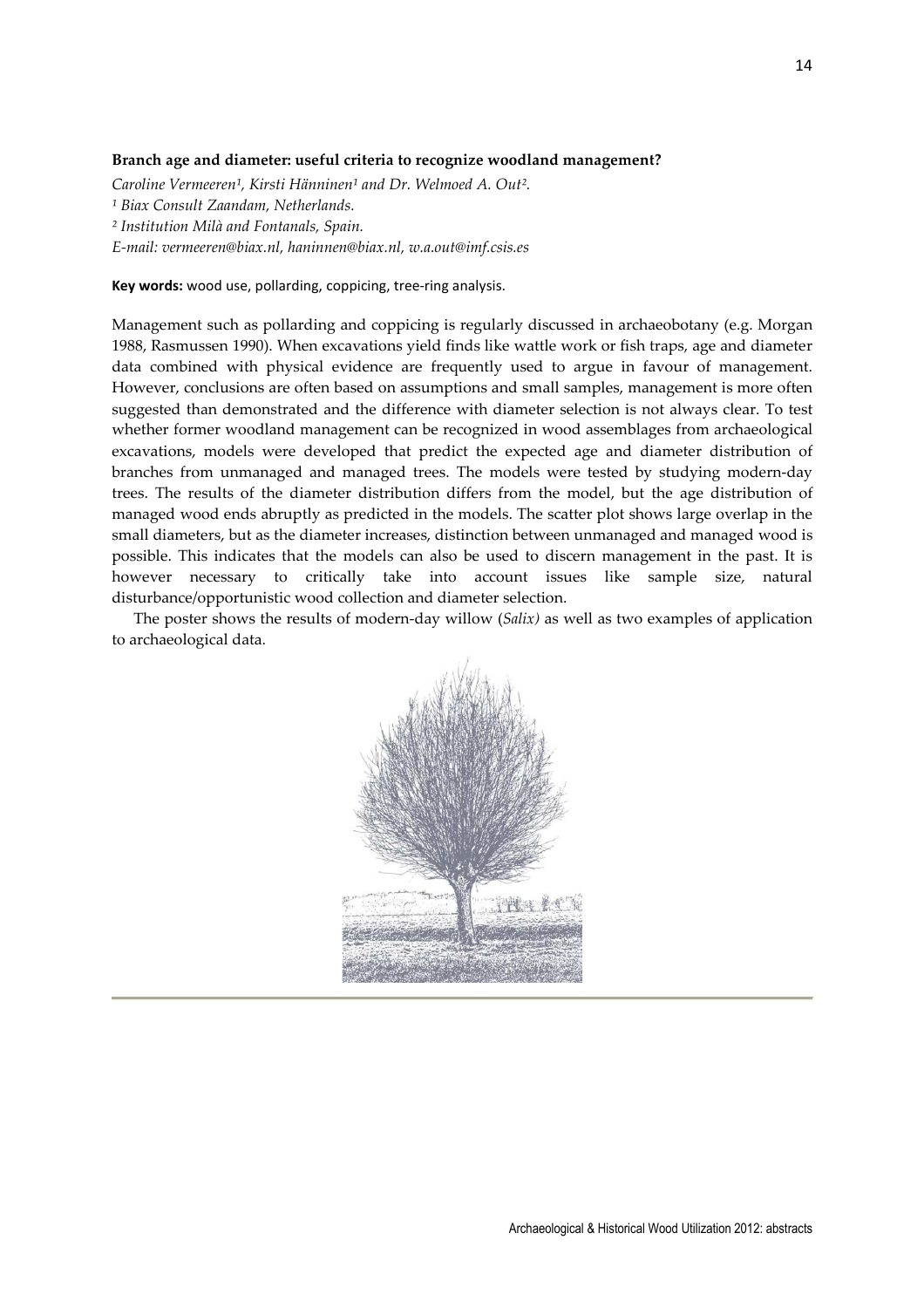## Latewood from ash as raw material for baskets and boxes

Georg Winner<sup>1</sup> , Hans Reschreiter<sup>2</sup> , Prof. Dr. Michael Grabner<sup>1</sup> <sup>1</sup>University of Natural Resources and Life Siences Vienna – BOKU, Austria. <sup>2</sup>Naturhistorsches Museum Wien, Austria. E-mail: georg.winner@boku.ac.at, hans.reschreiter@nhm-wien.ac.at, michael.grabner@boku.ac.at

#### Key words: wood use, basketry, wooden boxes, ash, craftmenship.

Because of its extraordinary mechanical properties wood from the common ash (Fraxinus excelsior) was and is used in highly stressed structures. Examples are tool handles, wooden wheels and frames in early waggon, car and aeroplane manufacturing. Less known is the the fact that latewood from ash was also used for plaited basketry and wooden boxes.

By hammering a radially split board of the ringporous wood, the large thinwalled earlywood vessels collapse. The latewood seperates from the earlywood, leaving strips in boardlength and width. If the latewood is too thick, it can be split down to the desired dimension. The reconstruction of the process proofed it to be relativliy easy and quick by applying the right technique.

In Europe ash strips where used for over 2500 years, from iron age boxes found in the Hallstatt salt mine to baskets for heavy loads in historic times in the Salzkammergut region and the Mostviertel. This technology is also known in North America, where black ash (*Fraxinus nigra*) is used for basketry by a number of indigenous tribes in Canada and the US. It is not known if there is any kind of technology transfer because of the colonialisation.

# Wooden studies in Chile: Inhalation tablets from the archaeological museum R.P. Gustavo Le Paige, San Pedro de Atacama, Chile

Prof. Dr. Catherine Lavier<sup>1</sup>, Nicolas Lira<sup>2</sup>, Arturo Torres<sup>3</sup>, Helena Horta<sup>3</sup>, Juan Eduardo Diaz Vaz<sup>4</sup>, German Manriquez<sup>5</sup>.

1 LAMS (Laboratory of molecular and structural archaeology), UMR 8220: CNRS and UPMC-Université de Paris 6, Paris, France.

² Université Paris 1 Panthéon-Sorbonne, UMR 8096 ARCHAM (Archéologie des Amériques), Musée du Quai Branly, Paris, France.

³ Instituto de Investigaciones Arqueológicas y Museo "R.P. Gustavo Le Paige" (IIAM) , Universidad Catolica del Norte, San Pedro de Atacama, Chile.

⁴ Instituto de Tecnología de Productos Forestales, Facultad de Ciencias Forestales, Universidad Austral, Valdivia, Chile.

⁵ Académico del Instituto de Ciencias Biomédicas de la Facultad de Medicina y docente del Departamento de Antropología, de la Facultad de Ciencias Sociales, Universidad de Chile, Santiago, Chile. E-mail : catherine.lavier@upmc.fr, nicoliras@yahoo.com

Key Words: Chile, San Pedro de Atacama, inhalation tablet, dendrology, archaeodendrometry, tools traces

The PROJECT ANILLO ACT-96 of investigacion asociativa of CONICYT in Chile has for title: interactions and human mobility in pre-Hispanic populations of Northern Chile, mainly in the oasis of Atacama. It concerns the universities of Chile, that Catolica del Norte and the intituto of investigaciones arcqueologicas del museo RPG Paige of San Pedro de Atacama. It contains diverse aspects of scientific studies as the intentional cranial deformation, the metals, the DNA and the alkaloids. Psychotropics were indeed considered as vectors allowing to communicate with the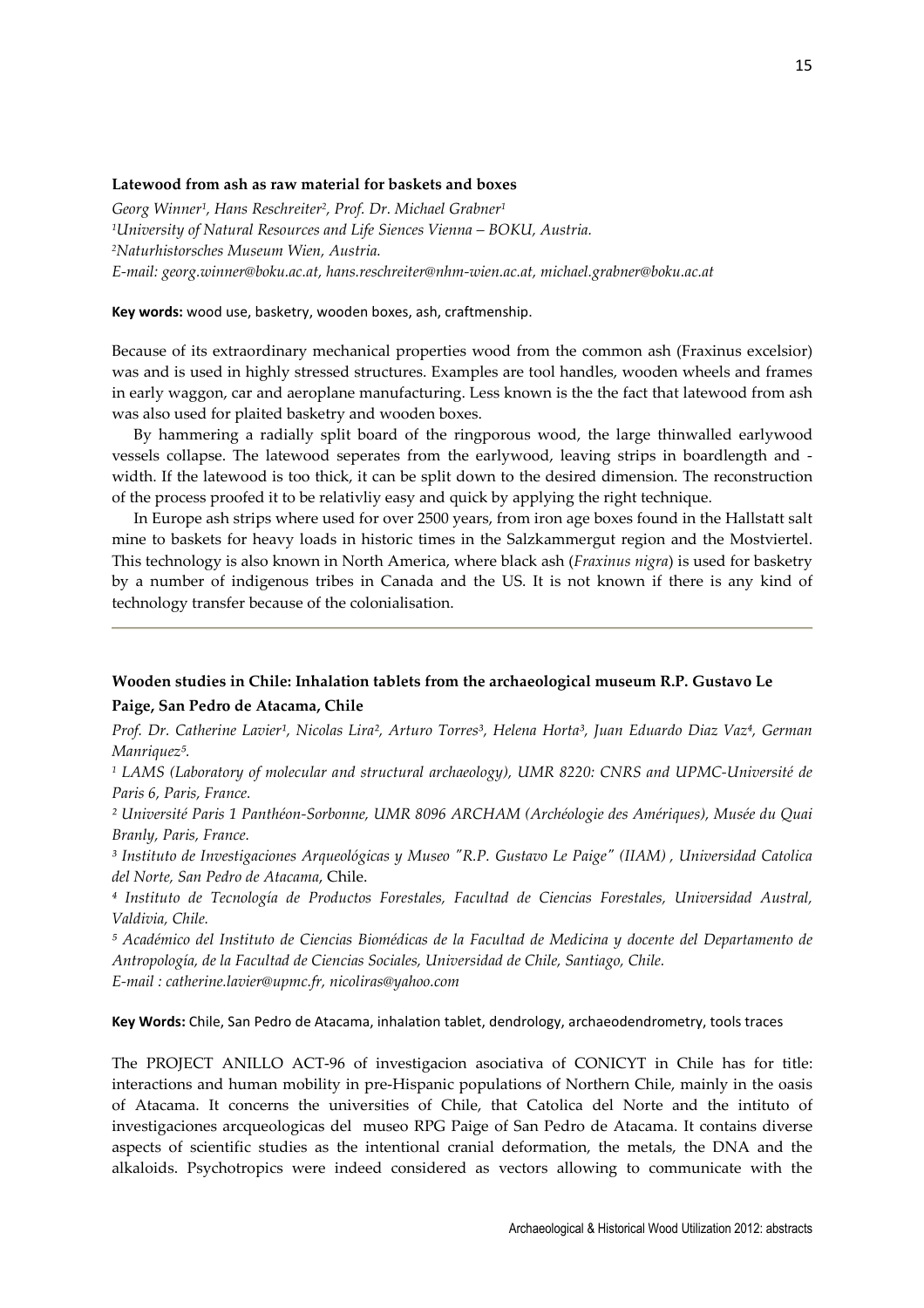supernatural world and were consumed by nasal way by means of tube and of wooden tablets. The SPA museum preserves a collection of about 400 000 archaeological objects in particular on the history of civilization Atacama, the Tiwanaku influences and the Inca expansion, among which more than 400 tablets of inhalation resulting of some 40 archeological sites of funeral context. These are studied by the style and the iconography. Since the beginning of 2012, the dendrological and archaeodendrometrical examinations are integrated with attempt of wood determination, the study of the cutting, the shaping and the tools traces studies of manufacturing and use. A tablet is generally made by a rectangle of little thick wood with a rectangular cavity on two thirds allowing to prepare and to inhale the substance and, for the majority of them, a varied decoration (drawing, engraving, inlay…). The poster presents this preliminary work with the difficulties and the technical problems of studies met.

# Indigenous navigation tradition in North Patagonia: connections, contacts and routes between the oriental and occidental slopes of the Andes

Nicolas Lira San Martín, student of the University of Paris 1 Panthéon-Sorbonne, UMR 8096 ARCHAM (Archéologie des Amériques), Musée du Quai Branly. E-mail : nicoliras@yahoo.com

Key words : Chilean woods, indigenous navigation, indigenous culture, Mapuche prehispanic society, wampos, bongos, Center-South of Chile.

Wood objects and waterlogged artifacts had been found in different archaeological sites in southern Chile. Even thougth, the study of these types of materials in Chile is still restringed. In general the methodologies for its adecuate study and preservation has not been applied. From this study, we would like to propose the introduction of new approaches in this topic, and we hope to start a new level in the archaeological investigations in Chile.

This research is presented as a study of indigenous navigation and their boats (dugouts and plankboats) for the north Patagonia lakes region, and as an effort to systematize the findings on this subject that are spread and out of context in this area, with the aim of contributing to an understanding of the practices and technologies of indigenous sailing tradition and origin. In this area we can find from very early periods populations that had a lifestyle highly specialized in forest resources. This suggests, in a more regional level, the development of a wood technology, highly understanding the properties of different woods. The development of dugouts and wooden boats would be a demonstration of this specialized technology in the use of wood.

In this research we try to apply, for the first time, different techniques and methodologies for the study of North Patagonia indigenous wooden boats, set under the concept of archaeo-dendrometry, developed by Lavier *et al.* (2004). The *taxa* identification (wood anatomy), typology and morphology, traceology (tool traces, manufacture and use wears), as well as dendrochronology, let us study wooden remains not only as chronological and ecological markers, but also capable of giving economic, cultural and technological information.

In this way, the aim of this work is, by the study of the wooden boats, to make a contribution in the comprehension of the practices and technologies of the indigenous tradition navigation in north Patagonia ; helping to understand the history of mobility, the use of space and its transformations by the indigenous communities from prehispanic periods until XXth century.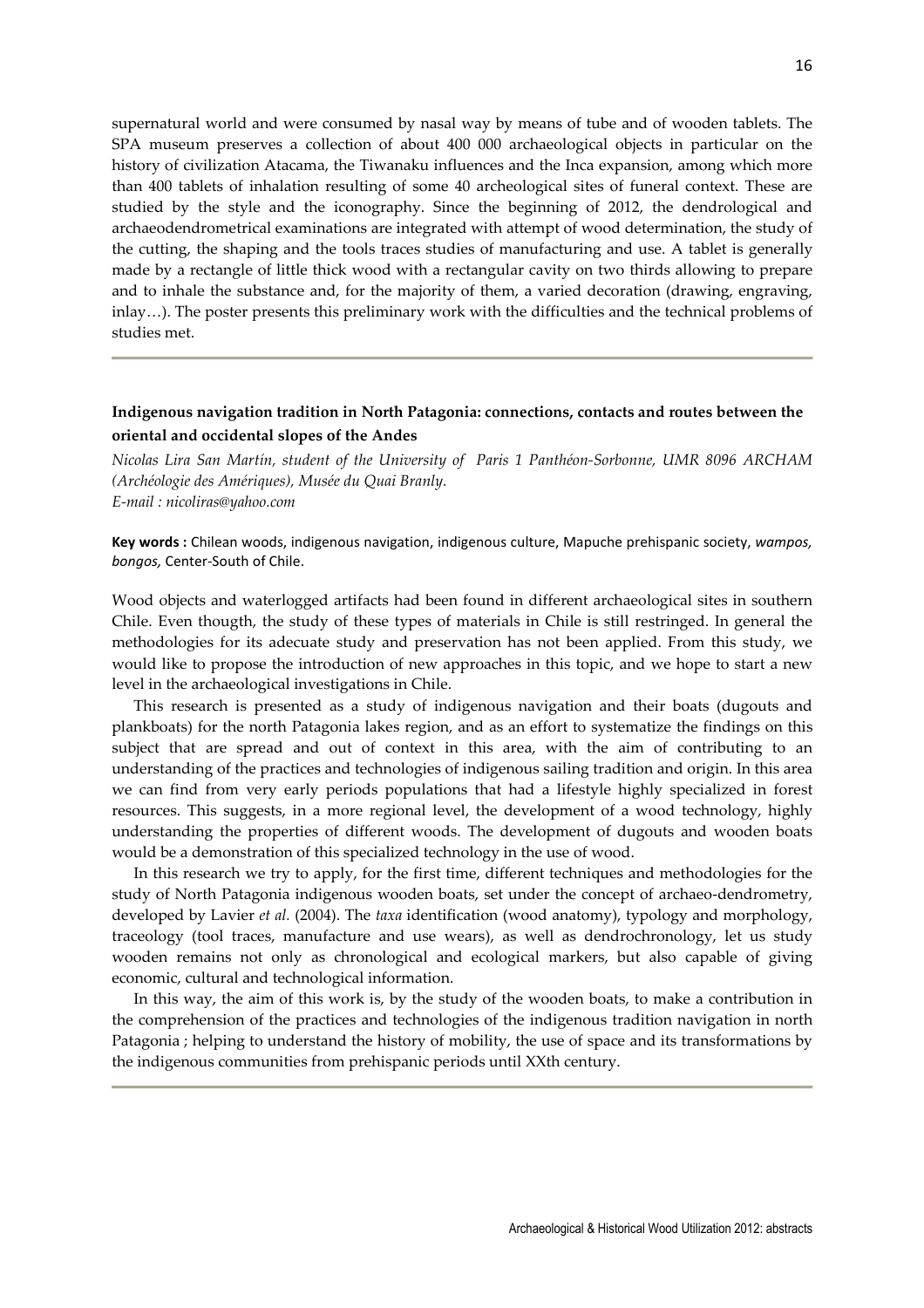## New open air museum in Moravia – anatomical identification of wood

Věra Filková<sup>1</sup>, Michal Rybníček<sup>1</sup>, Tomáš Kolář<sup>1</sup>, Jiří Pokorný<sup>2</sup> <sup>1</sup>Faculty of Forestry and Wood Technology, Mendel University, Zemědělská 3, Brno, 613 00, Czech Republic. <sup>2</sup>Living Museum (Živé muzeum, o.s., Světlá 9, Blansko). E-mail: vera.filkova@gmail.com, michalryb@post.cz, koldatom@gmail.com

## Key words: wood use, artefacts in open air museums, landscape, Czech Republic.

The ethnographic region Malá Haná is located in Moravia, Czech Republic, near town Boskovice. Settlement started in the  $11<sup>th</sup>$  century and finished in the  $14<sup>th</sup>$  century, the surrounding woody hills were settled in the 16th century. The area is in between two natural forest areas – the Drahany Highlands in the east and the Českomoravské mezihoří (a flat area between mountains) in the west. Nowadays, the eastern part has more closed-canopy forests. The natural forest species composition manifests a predominance of beech, followed by oak and fir (with smaller proportions of hornbeam, lime, maple and spruce). The current species composition has been flattened to a predominance of spruce. Samples from the open air museum in preparation were taken during spring 2012. The open air museum is at the stage of collecting samples from the region and close vicinity and looking for suitable lands. Our study so far has concentrated on smaller collected things – craftsmanship tools as well as products, things of everyday use – naturally those made of wood. 300 samples were taken using knives and chisels. Some of them were identified macroscopically on the spot, the others were identified using microscope in the laboratory. Temporary microscopic slides were obtained using razor blades. In the processing of results we focused on the most frequently appearing types of objects. These were distaffs, sieves, spinning wheels, ploughs, and stakes. Some of them were made of variety of wood species (spinning wheels, distaffs, ploughs) while others were made nearly exclusively from one species (sieves from spruce or exceptionally fir, stakes from birch). The resulting species composition corresponds to the natural forest species composition, with some deviations (e.g. spruce used probably in repairs). One of the most interesting deviations was the frequent usage of trees growing in orchards – mainly pear and plum wood. The research in the open air museum is going to continue in the next months. Consequently, other open air museums of the Czech Republic will be sampled.

Acknowledgements: The paper was prepared within the IGA project 24/2012 "Historical Wood Utilization – data collection" and the CR Grant Agency project P405/11/1729.

# Anatomical identification and dendrochronological dating of wood from coffins below St. James Church in Brno

Kolář, T.<sup>1</sup>, Zůbek, A.<sup>2</sup>, Kolařík, V.<sup>2</sup>, Rybníček, M.<sup>1</sup>, Vavrčík, H.<sup>1</sup>, Gryc, V.<sup>1</sup>, Baar, J.<sup>1</sup>, Filková, V.<sup>1</sup> <sup>1</sup>Faculty of Forestry and Wood Technology, Mendel University, Zemědělská 3, Brno, 613 00, Czech Republic. <sup>2</sup>Archaia Brno, o. p. s., Bezručova 15, Brno, 602 00, Czech Republic. E-mail: koldatom@gmail.com, michalryb@post.cz, vera.filkova@gmail.com

Key words: wood use, coffins, wood species.

Archaeological research into wooden coffins which were found in the crypt under the St. James Church in Brno was extended by anatomical and dendrochronological analyses. Individual findings were sampled and described in detail during the archaeological research into the crypt. Wooden samples were dated in compliance with the standard dendrochronological methodology and wood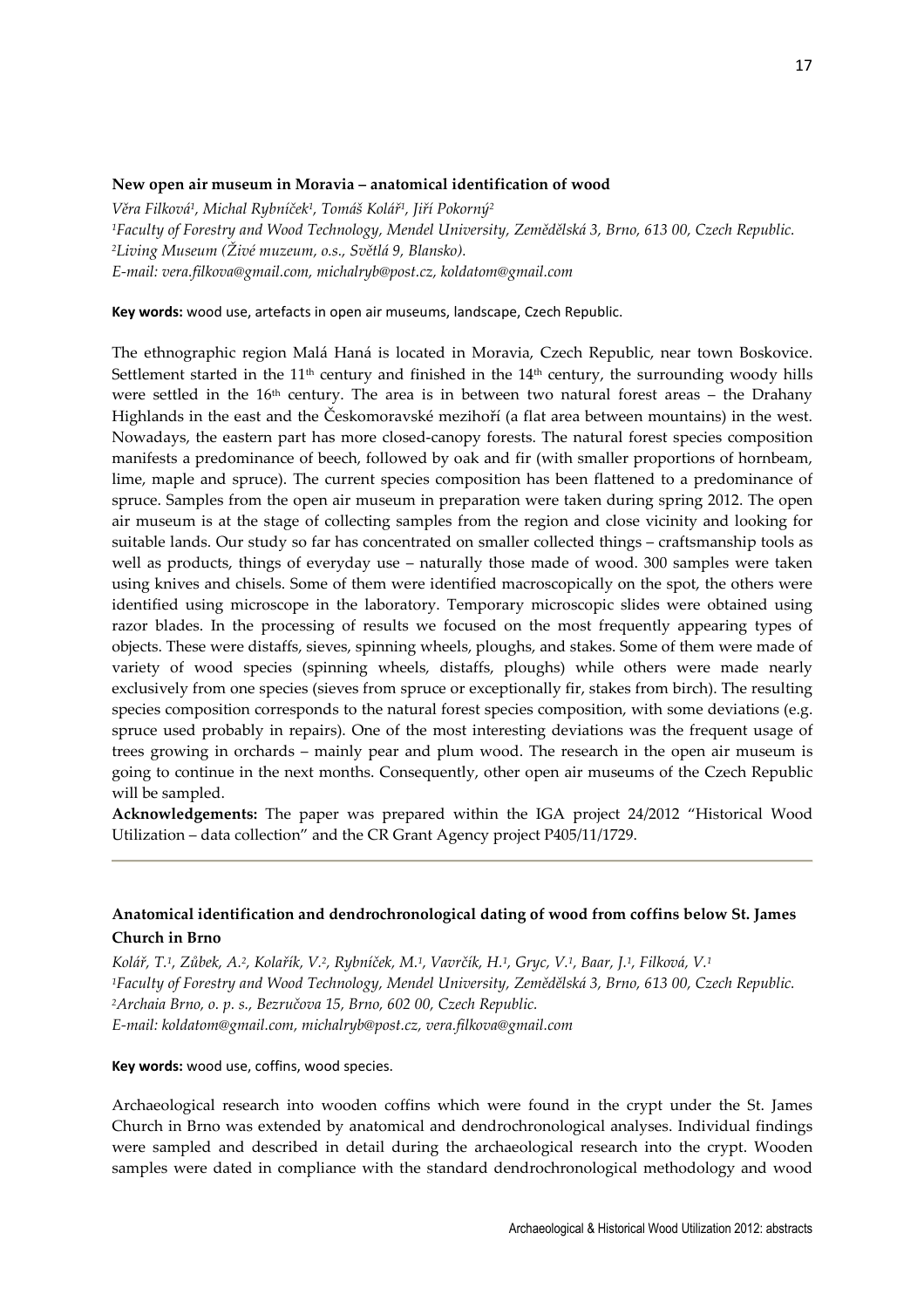species were identified on the basis of microscopic characters of wood. Most of the 24 found coffins were deposited directly on the floor of the crypt and they were covered by a layer of human skeletal remains. 14 coffins were dendrochronologically dated mostly to the second half of the 18<sup>th</sup> century. The coffins were made usually from 10 or 11 construction elements. For the manufacture of the coffins five different species were used – oak, fir, pine, spruce and lime tree. One coffin was usually made from one species or as a combination of two species. The research helped to uncover a history of the crypt under the St. James Church about which not enough satisfactory archival sources have been found.

Acknowledgements: The paper was prepared within the IGA project 24/2012 "Historical Wood Utilization – data collection" and the CR Grant Agency project P405/11/1729.

# Toolmarks

# Recording and interpretation of tool marks on historic roof structures in the Walloon Region (Belgium)

Sarah Crémer, archaeologist and dendrochronologist, Royal Institute for Cultural Heritage (IRPA-KIK, Belgium).

E-mail: sarah.cremer@kikirpa.be

Key Words: traceology, toolmarks, wood use, roof structures, Belgium.

Over the years, many historic roof structures in the Walloon Region (Belgium) have been the subject of archaeological and dendrochronological studies. This combination of disciplines has significantly improved our historical and technological knowledge of an important though often neglected part of architecture: the roof. Although finished roof structures in Wallonia are now relatively well-studied, it is not the case of their construction. Luckily some of the specific traces that are left by each step of transformation of a log into timber can still be found on historic roof structures. In order to record them *in situ*, a specific method has been developed in Wallonia, which records them systematically by sketches, scumbles, pictures… and describes them in a data sheet to facilitate comparison and interpretation. This work, carry out on a large scale, can reveal a lot about the carpenters' techniques and tools. At this stage of the study interpretation of tool traces on timber is based on Czech research by Petr Růžička and his Ars Tignaria-team. This recent archaeological approach of roof structures called Traceology, which is gradually developing in Europe, was the subject of a specific project at the University of Liège and is now taking off throughout Belgium.

## Zwammerdam 6: Recording the timbers of a  $2<sup>nd</sup>$  century Roman barge

Yardeni Vorst, NWO Humanities programme Arts and crafts in Roman ship building: raw materials management, construction technology, use and disposal of barges in the Lower Rhine region in the Roman period. (RCE, VU).

E-mail: yvorst@xiv.nl

Key words : Roman river barges, wood use, limes-research.

Zwammerdam 6, a flat-bottemed river barge, was found together with two similar river barges and three dugout canoes along the former Roman Limes in the Dutch town of Zwammerdam (the Netherlands). The vessels had ended up in a silted-up former channel of the river Rhine in front of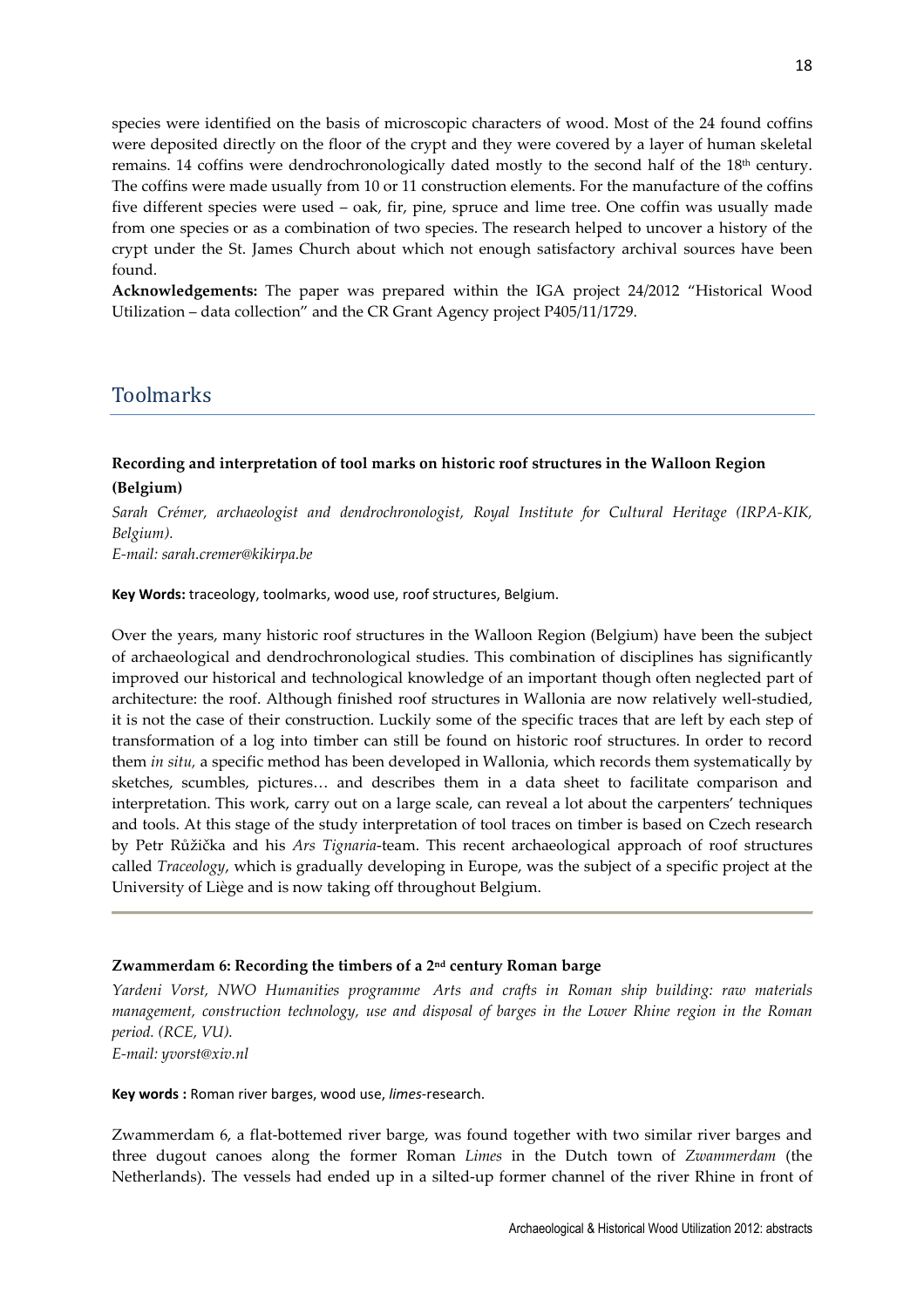the Roman fort of Nigrum Pullum. They were excavated between 1971 and 1974 and conserved for future research and display purposes.

Zwammerdam 6, the smallest of the three barges  $(20.30 \times 3.55 \times 0.90)$ , was discovered during the excavation of the fourth vessel when the cofferdam around that excavation took a section out of the ship's port side. For a research program this conserved section has now been studied in detail. The timbers and some photos of tool marks and constructional details will be presented.

# Tool marks on timbers from archaeological sites: how to recognize the tools by using experimental archaeology

Silke Lange & Caroline Vermeeren, Biax Consult Zaandam E-mail: lange@biax.nl, vermeeren@biax.nl

Key words: toolmarks, tools, experimental archaeology.

The conditions for conservation of waterlogged wood in the lower parts of the Netherlands are in general extremely good. Wooden artefacts, timbers and "natural"(non worked) wood are often found in postholes, pits, wells and other settlement structures. as well as (non) worked wood in ritual pits often off-site the settlement. In many cases toolmarks are still visible on the surface of the timbers. Wood specialists measure and describe the toolmarks and document them by taking pictures of the timber. The recent discussion involves the aim of linking the toolmarks to the tool that was used. Experimental archaeology offers opportunities in this research, for example by using replica's of tools from different (pre)historic periods and comparing the results with toolmarks on ancient wood.

## The chainsaw & the Mesolithic hut

Leo Wolterbeek & Arjen de Haas, Company Woud en Beek "Het Gebint" Email: woudenbeek@gmail.com; gebint@planet.nl

Key words: forestry, crafts, reconstructions, prehistoric techniques

Leo and Arjen have gained years of experience in building and (re)constructing prehistoric and historic houses. Often the aim is to create a realistic view of the buildings while combining modern and prehistoric tools. For projects with a scientific aim they only use natural resources from the environment of the location and often (pre)historic tools. Both are fascinated to "invent" possible technical solutions on archaeological research questions on prehistoric and medieval woodworking.